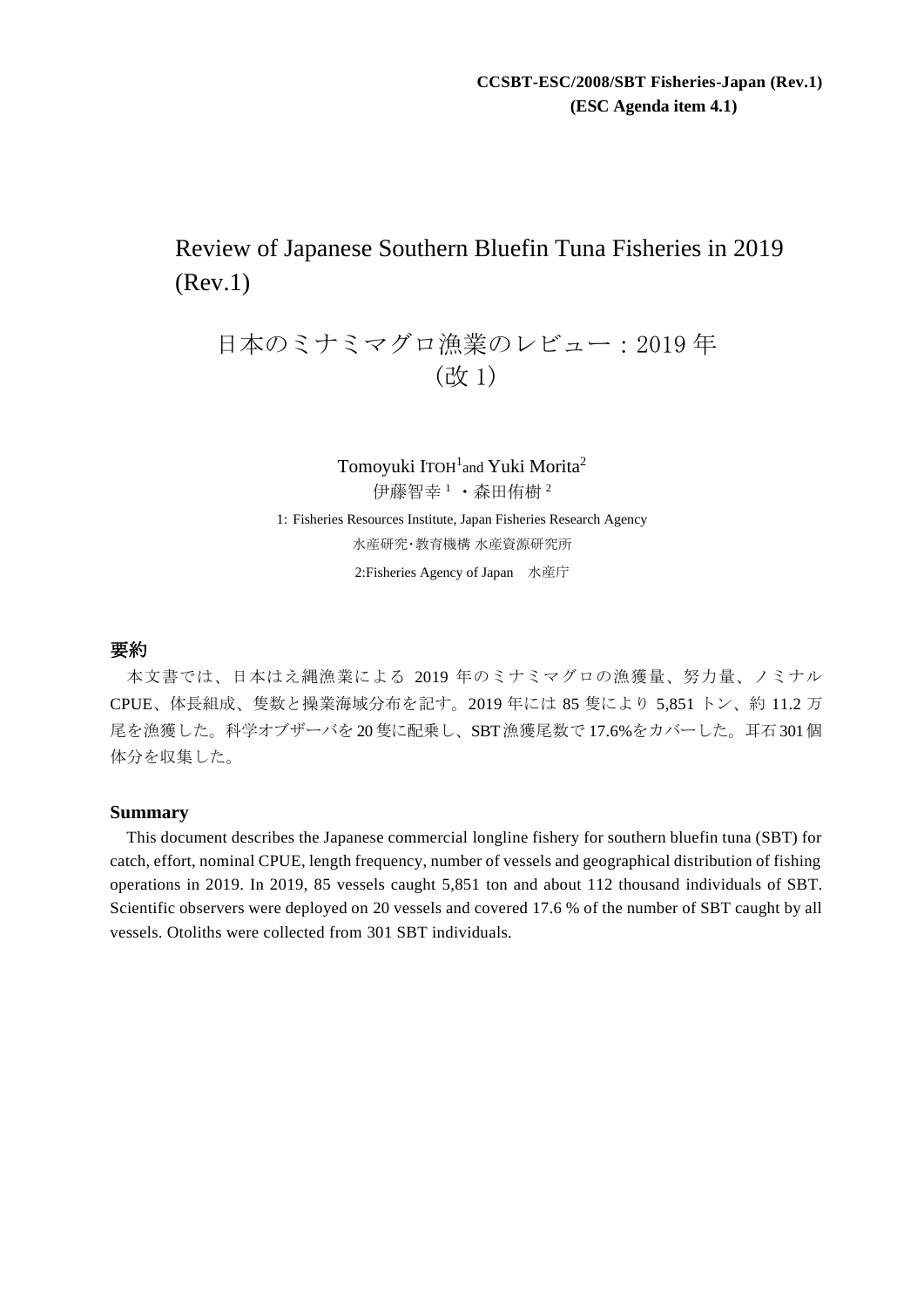# **1.** 緒言

定められた提出書式(Template for the annual review of national SBT fisheries for the Extended Scientific Committee)に従い、日本によるミナミマグロ漁業の歴史と 2019年の状況を概観する 。日本のミナミマグロの漁獲は全てはえ縄による。漁獲は1952年に本格的に始まった。当初漁獲さ れていたミナミマグロは、インド洋東部の低緯度水域(CCSBT 統計海区 1,2 海区。以下では単 に海区と称す)でのメバチやキハダを対象とした操業で混獲された経産卵魚であり、その肉質 は悪かった。その後、良質の魚を求めて漁場は高緯度域へと拡大していき、1956 年にニュージ ーランド北東部海域(5 海区)、1961 年にタスマニア島周辺からオーストラリア南東岸沖(4,7 海 区)、1965 年に南インド漁場(8 海区)、1967 年にケープ沖漁場(9 海区)が開発された。1960 年 代にミナミマグロを対象としていた操業隻数は約 300 隻であった。さらに、ニュージーランド東 部からチリ沖合にかけての海域、ケープの西沖からアルゼンチン沖合にかけての海域でも操業 が行われた。これらの海域では、ミナミマグロの漁獲はあったものの、その分布密度が低いと 評価されたため、主要な漁場とはならなかった。

1970 年代には、親魚の漁獲量の減少と、総漁獲に占める小型魚の増加から、資源量の低下が懸 念され、1971 年 10 月から産卵場における 12-3 月の操業、ならびに小型魚が多獲される漁場(シ ドニー沖 5-7 月、オーストラリア大湾 10-3 月、ケープ沖 10-1 月)での操業を禁止する国内規制が 導入された。これらの規制ならびに漁業者がより高価な漁獲物を志向するようになったことによ り、1・2 海区での操業は激減した。また、1973-1974 年に日本のまぐろはえ縄漁業では深縄を導 入し始め、ミナミマグロ狙いからメバチ狙いへ転換していく船も相当数あった。

1980 年代前半にオーストラリアの表層漁業による漁獲が急増したのに対し、日本のはえ縄漁業 での漁獲量は低下した。1982 年には日、豪、NZ によるミナミマグロ三国間会議が組織され、1985 年に 3 国の漁獲割当量が設定された。この時点での日本の割当量は 23,150 トンであり、その後1986 年会議で 19,500 トン、1988 年会議で 8,800 トン、1989 年会議で 6,065 トンへと漸減した。1989 年 以降、漁獲枠管理のため、日本は公的に操業海区/時期規制を導入した。1994 年にはミナミマグ ロ保存条約(CCSBT)が発効した。日本の漁獲割当量は 1997 年まで 6,065 トンが維持され、その 後、2003 年の年次会合において 6,065 トンで合意されるまで自主規制枠(6,065 トン)を設定して いた。2007 年からは日本の漁獲割当量を 3000 トンに削減したが、さらなる資源状態の悪化を受 けて 2010・2011 年の漁獲量の上限をそれぞれ 2,200 トン・2,600 トンとして管理した。資源回復 と資源の最適利用を両立させる TAC を算出する MP を 2011 年に導入したことで、CCSBT での TAC 及び日本の配分枠は増加に転じ、2015 年から 2017 年は毎年 4,737 トンで推移し、2018 年から 2020 年は毎年 6,117 トンとなっている。

割当量に対する日本漁船の漁獲量の管理方策としては、1990 年から 2005 年までは、主要 3 漁 場に対し、入漁隻数、操業開始日、漁場別の漁獲割当量を各々設定し、漁獲状況に応じて漁場 閉鎖日を設定するオリンピック方式の漁業管理制度を用いていたが、2006 年からは個々の漁船 に対する漁獲枠の個別割当制度(IQ 制)へ転換した。また同年より、漁獲したミナミマグロ全 個体に識別標識を装着する制度を併せて導入し、漁獲量管理を強化した。現在、ミナミマグロ の高い CPUE に対し、各漁船は少ない漁獲枠しか持たないため、少ない操業回数で漁獲枠を消 化しミナミマグロ漁場を離脱する場合が多い。2019 年における日本漁船の操業パターンの詳細 は CCSBT-ESC/2008/BGD01 を参照。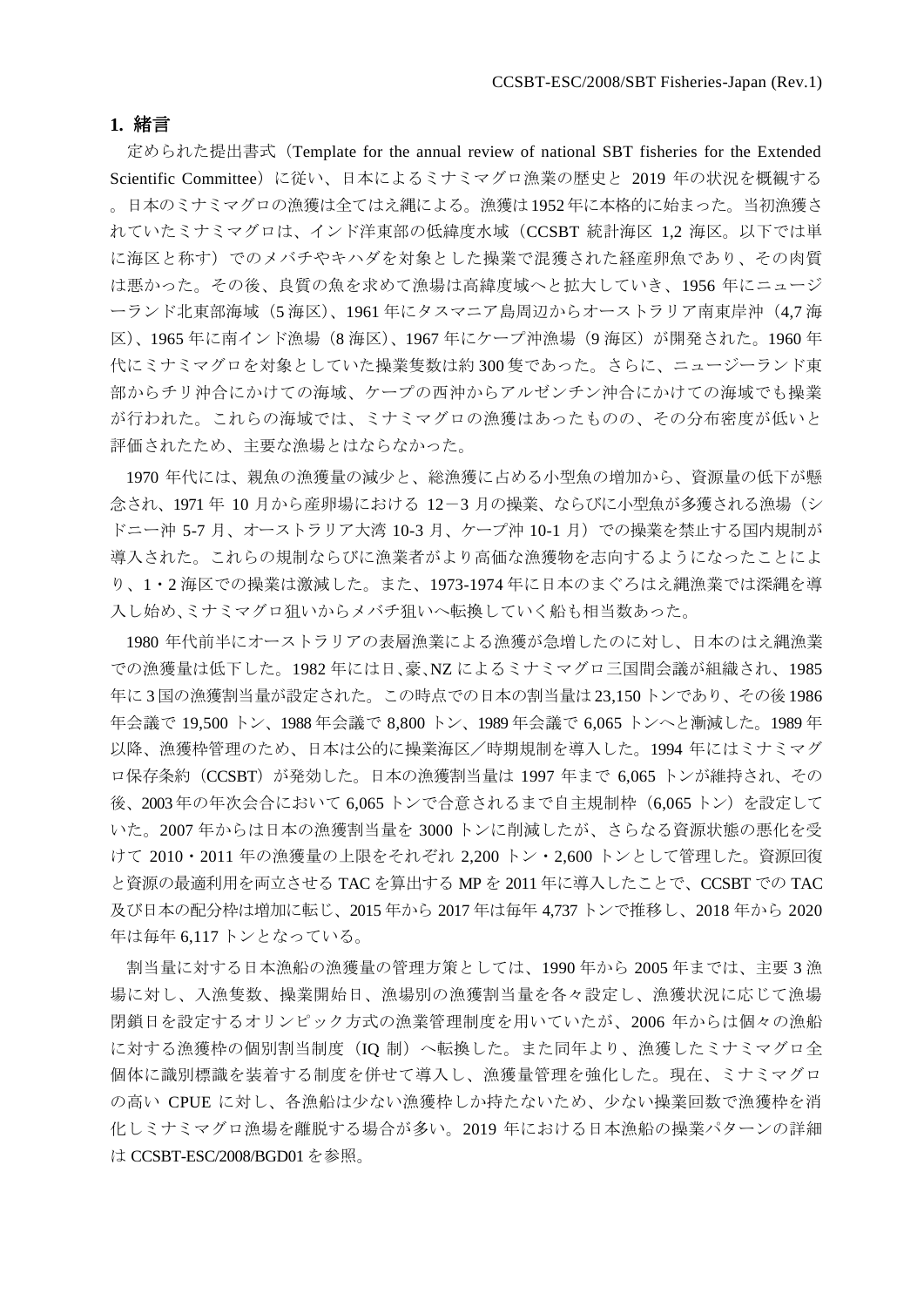### **2.** 漁獲量と努力量

1965 年から最近年までのミナミマグロの漁獲尾数と努力量(釣鈎数)を CCSBT 統計海区別ま たは月別に示す(Table1-4)。近年の漁獲の多くは 4 海区、7 海区、8 海区、9 海区からのものであ り、また 4 月から 9 月のものである。努力量も同様だが、例えば 2 海区のように他の海区、月の 占める割合が漁獲尾数での割合よりも多い。これはミナミマグロが 1 個体でも漁獲された場合、 その年のその 5 度区画の努力量は全て含めるという CCSBT のデータ特性による。

日本はえ縄船によるミナミマグロの製品形態は、基本的に鰓、内臓、および尾部を除去した「GG」 であり、原魚重量換算する場合は製品重量に係数「1.15」を掛け合わせる。2019 年の日本商業 はえ縄漁船による総漁獲重量(暦年)は 85 隻によって 5,851 トン総漁獲尾数は約 121.2 万尾であ った。なお、漁獲統計値は提出された漁獲成績報告書に基づくが、漁獲成績報告書の収集およ びデータ処理は漸次行われるため、最近数年間は値が変更されていく。

日本はえ縄船からは個別漁獲枠の有効利用の面から放流が行われている。放流及び投棄の情 報は RTMPを通じてはえ縄船から報告されている。体重で 3 階級 (20 ㎏未満、20 ㎏以上で 40 ㎏ 未満、40 ㎏以上)、および生死の区分で報告が行われる。2019 年の報告尾数は合計 8,568 尾で あった。8,223 個体(96.0%)は生存放流で、345 個体(4.0%)は死亡投棄であった。

#### **3.** ノミナル **CPUE**

1965 年から最近年までの Nominal CPUE を、CCSBT 統計海区別(Table 5)ならびに月別( Table 6)に示す。CPUE は 4 海区、7 海区、8 海区、9 海区で他の海区よりも高く、それらの海区 での操業時期である 4 月から 12 月に高い。

#### **4.** サイズ組成

1995 年に RTMPが日本のミナミマグロ対象漁船全船に拡大されてから、RTMPで報告する全ての ミナミマグロについて、個体別の体長が船上で測定され報告されるようになった。それに伴い、 日本はえ縄船のほぼ全てのミナミマグロ漁獲個体について、体長データが得られている。

10 年ごとの合計漁獲尾数から求めた体長組成を Fig.1 に示す。体長モードは 1960-1980 年代に は 150cmFL にあったが、1990 年代に 120cmFL へ小型化した。2000 年代は 120cm から 160cm の 魚が多く、2010 年代には 120cm から 150cm の魚が多かった。

近年 5 年間の体長組成を Fig.2 に示す。漁獲のほとんど全ては 90 ㎝から 190 ㎝の範囲にある。 約 120cmFL と約 140-150cmFL に二つのモードが見られている。なお、日本はえ縄船からの放流 魚の多くは小型魚であり、体長組成の小型部分については放流の影響を受けていると思われる。

#### **5.** 漁船数と分布

ミナミマグロを漁獲した日本はえ縄船は、2018 年に 85 隻であった。使用鈎数とミナミマグロ 漁獲尾数の地理的分布を、1965 年から最近年までのデータを用いて、5 度区画別に示す (Fig.3)。 最近 5 年間について、年別の使用鈎数分布を Fig.4 に、ミナミマグロ漁獲尾数の分布を Fig.5 に示 す。大きな違いは認められない。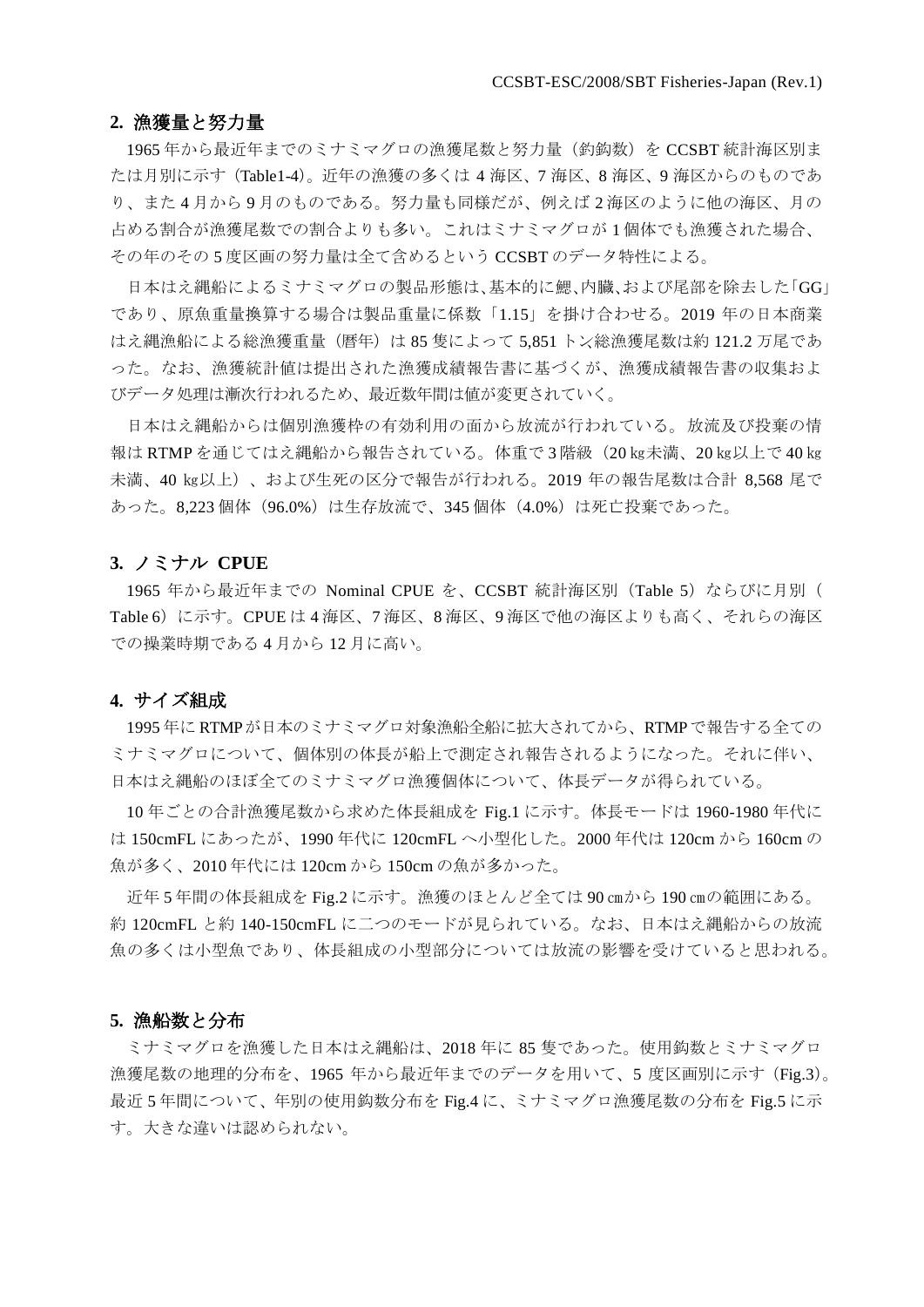#### **6.** 帰属漁獲量推定値改善のための調査とモニタリング

延縄船から行われている放流と投棄は、RTMP を通じて報告されている。3 体重階級別、生存 /死亡別に報告され、適用可能な詳細さで情報が得られており、さらに改善する必要性は無い と考えられている。2019年の報告尾数は合計 8.568 尾であった。8.223 個体 (96.0%)は生存放流 で、345 個体(4.0%)は死亡投棄であった。遊漁や小規模漁業による漁獲は無く、モニタリング を改善する必要は無い。

# **7.** 科学オブザーバプログラム

2019 年にミナミマグロを対象とした操業許可を持つ 20 隻の日本はえ縄漁船へオブザーバを派 遣し、ミナミマグロ主要漁場(4-9 海区)でのミナミマグロ操業を観察した。4~9 海区での調査 カバー率は、隻数で 23.0%、使用釣鈎数で 22.0%、ミナミマグロ漁獲尾数で 17.6%であった。詳細 は別文書(CCSBT-ESC/2008/17)を参照されたい。

#### **8.** 他の関連情報

【標識の回収】

2019 年 7 月以降に日本のはえ縄漁船から国際水研を通じて報告された再捕は、通常標識が 8 本 (8 個体分。CCSBT および New South Wales)であった。また、日本が曳縄調査で放流したアー カイバルタグのうち、12 個体が再捕、報告された。

#### 【耳石収集活動および分析】

耳石を 2019 年にオブザーバ活動にて 246 個体、2020 年曳縄調査において 53 個体、2019 年 0 歳魚分布調査において 2 個体、合計 301 個体から収集した(CCSBT-ESC/2008/18)。2019 年に 耳石から年齢査定を 210 個体について実施し、結果を CCSBT データ交換において報告した。

#### 【曳縄加入量調査の実施】

ミナミマグロ 1 歳魚の加入量指数を求めるための曳縄調査を、2020 年 1 月から 2 月に掛けて 17 日間、西オーストラリア州南岸で実施した。本調査は 2006 年から、2015 年に一時的に休止し た以外、継続している。また 2019 年 12 月に西オーストラリア州北西沿岸で 0 歳魚の分布調査を 実施した。調査の詳細並びに加入指数については CCSBT-ESC/2008/19 および CCSBT-ESC/2008/20 (TRG)、CCSBT-ESC/2008/21 (分布調査) を参照。

#### 【調査死亡枠】

2019 年 12 月の 0 歳魚分布調査及び 2020 年 1-2 月の曳縄調査を行い、2019 年 4 月から 2020 年 3 月までの期間における調査死亡は 240.2kg であった(CCSBT-ESC/2008/19)。2020 年 12 月予定 の 0 歳魚分布調査及び 2021 年曳縄調査のために、1.0 トンの調査死亡枠を申請する(CCSBT-ESC/2008/27)。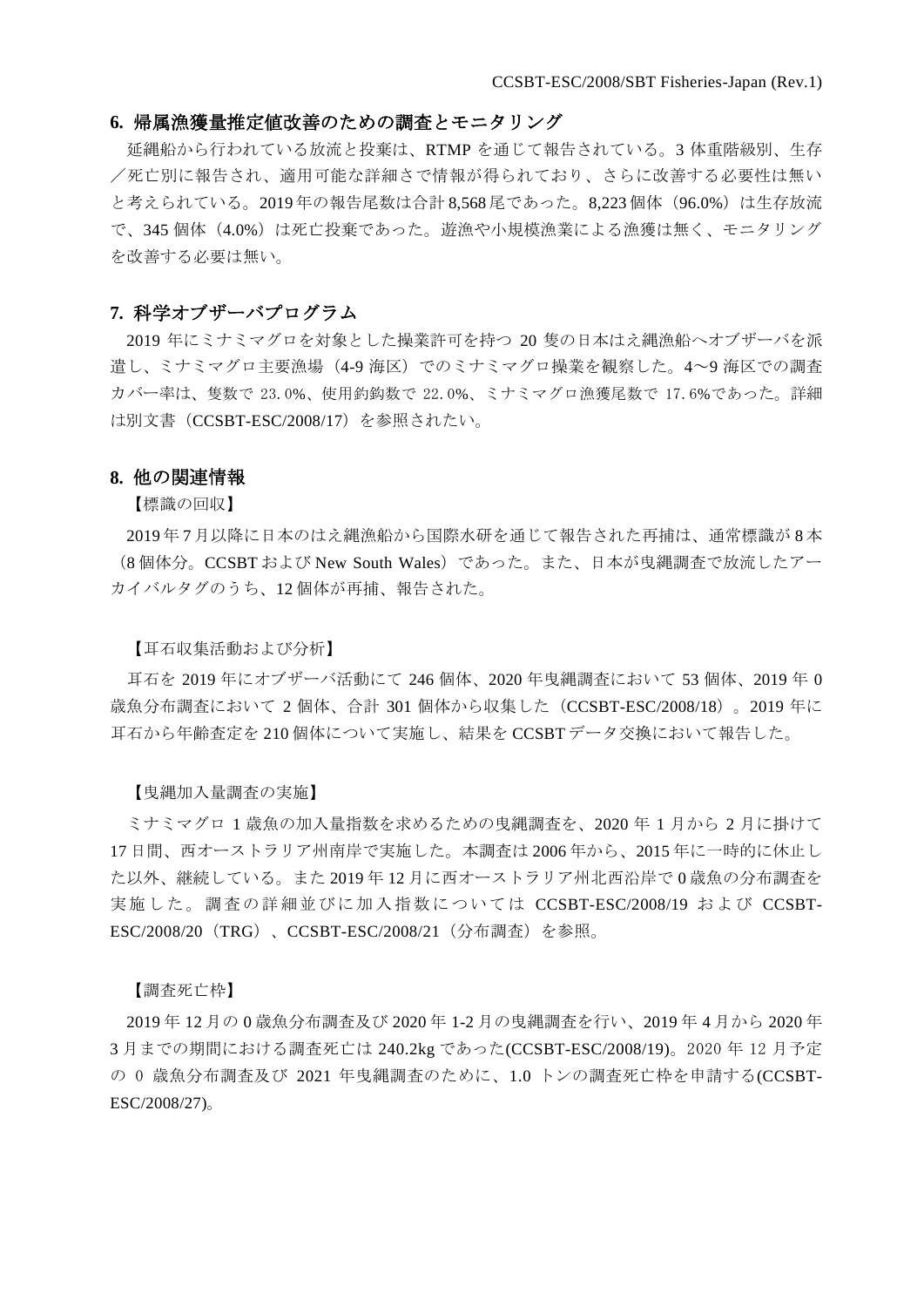# **1. Introduction**

This document is a review of the historic and current Japanese longline fisheries of Southern Bluefin tuna *Thunnus maccoyii* (SBT) according to the template for the annual review of national SBT fisheries for the Extended Scientific Committee. Longline is the only method that Japanese commercial fleet has used to catch SBT. The fisheries started in 1952 in the tropical Eastern Indian Ocean (CCSBT statistical area 1 and 2). Back in those days, post- spawning adult SBT were caught as the bycatch of bigeye tuna and yellowfin tuna fishing. The quality of fish meat in this area was not good, and thus Japanese fishermen extended the fishing ground to the high latitude area. Japanese longline fleets developed SBT fishing grounds in the northeastern region of New Zealand (Area 5) in 1956, around the Tasman Sea (Area 4, 7) in 1961, southeastern Indian Ocean (Area 8) in 1965, and around the off Cape Town (Area 9) in 1967. Number of Japanese vessels that caught SBT in the 1960s was estimated as about 300. Eastern Pacific (Area 12) and off Argentina (Area 10) where some SBT were caught were not established as SBT fishing grounds because of the lower fish density.

In the 1970s, as the increasing catches of small SBT and decreasing catches of adult SBT raised concerns on the stock condition, Japan had adopted the voluntary area-closures for its domestic longline fisheries since October 1971; The spawning ground was closed between December and March to protect migrating adults, and some fishing grounds was closed seasonally to protect small SBT (off Sydney in May-July; Great Australian Bight in October-March; off Cape Town in October-January). In addition, because Japanese fishermen began to target high-quality SBT, the number of fishing operation in Area 1 and Area 2 dropped drastically. Further, when Japanese vessels began using "deep tuna longline" in 1973-1974, considerable number of vessels changed their target from SBT to bigeye tuna.

In the early 1980s, SBT catches by Australian surface fisheries increased rapidly and significantly while Japanese longline catches decreased. In 1982, Japan, Australia, and New Zealand organized a voluntary trilateral management framework for SBT, and began to apply quotas to their fisheries in 1985. Japanese national allocation was 23,150 t in 1985, and decreased to 19,500 t, 8,800 t, and 6,065 t at the 1986, 1988, and 1989 trilateral meeting, respectively. After 1989, Japan adopted official area/time closures to domestic longline fisheries to manage the Japanese SBT quota. In 1994, the Convention for the Conservation of Southern Bluefin Tuna (CCSBT) came into force. Japan was applied 6,065 t as its national allocation in 1989-1997, and voluntarily maintained it as the self-regulation every year to 2003. The Japanese TAC allocation decreased to 3,000 t for 2007 to 2009, followed by further decrease to 2,200 t in 2009 and 2600 t in 2010 due to the lower stock status. By implementing the management procedure to compute TAC that balances stock recovery and resource utilization in 2011, CCSBT TAC and Japanese allocation turned to increase and reached 4,737 t in 2015-2017, and then increased again to 6,117 tons for the recent years (2018-2020).

Area/time-closures in main fishing ground by the "Olympic system" had been used to manage the Japanese quota during 1990-2005. Under this management system, Fisheries Agency of Japan set the quota, number of fishing vessels operating, starting date for each of the three main fishing grounds beforehand, monitored the SBT catches of authorized vessels, and closed the fishing grounds before the quota was exhausted. In 2006, Japan adopted an individual quota (IQ) system for SBT fisheries, and abolished the area/time-closures at the same time. In addition, the catch monitoring tag was adopted to further strengthen domestic management system. As IQ for each vessel has been relatively small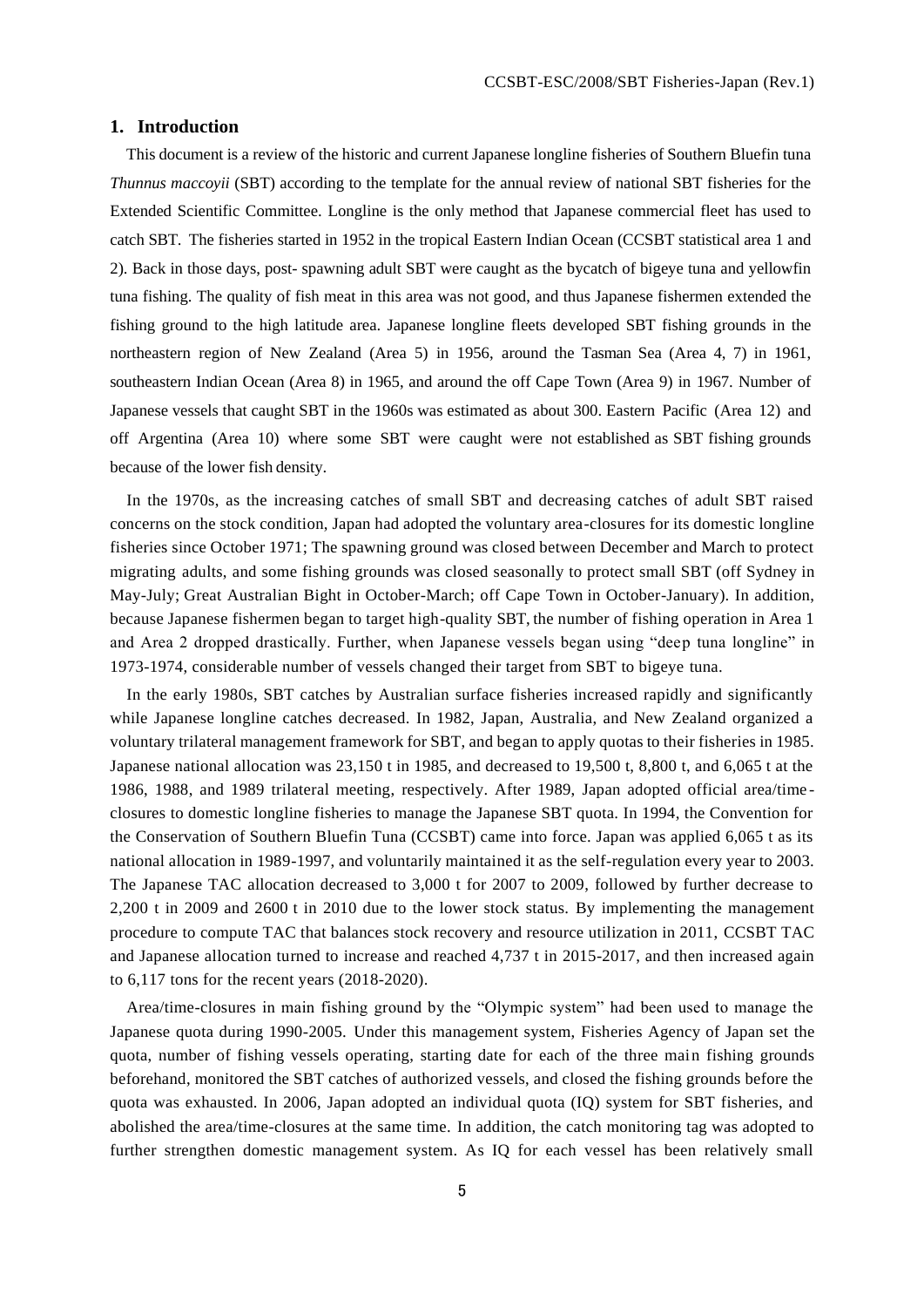considering recent higher CPUE, Japanese vessels tend to consume all of their IQ by a small number of operations targeting SBT and to move out soon from the SBT fishing grounds in recent years. The details of operation pattern in 2019 are described in CCSBT-ESC/2008/BGD01.

# **2. Catch and Effort**

Catches and efforts for Japanese longline vessels by calendar year since 1965 to the most recent year are provided in Table 1 to Table 4 by CCSBT statistical area or month. Most of catches in recent years are brought from Area 4, Area 7, Area 8, and Area 9 and between April and September. Effort distribution showed similar trend, but the proportions of other Areas (e.g. Area 2) or months were larger than those of catch. This is due to CCSBT definition of effort data that counts all the efforts in any five degrees square grid in which more than one SBT individual is caught.

Since Japanese usual product type is "GG (Gilled and Gutted, tail removed)", the total SBT catch weight was produced using the conversion factors "1.15" from the processed weight. The total catch weight in the 2019 calendar year by 85 vessels was 5,851 t, and the total catch number was about 112 thousand. Note that the statistic is based on the logbook, but since the collection and data processing of the logbook are progressively made, the values will change over the last few years.

Some Japanese longliners release or discard some of their SBT hooked in order to use their limited IQ effectively. Release and discarding done from longline vessels have been reported through RTMP. It is reported by three weight classes (< 20kg, < 40kg, >40kg), and by survival / dead category. The number of released or discarded SBT reported was 8,568 in 2019. 8,223 SBT (96.0%) was live release and 345 SBT (4.0%) was dead discard.

#### **3. Nominal CPUE**

Nominal CPUE of SBT by Japanese longline vessels between 1965 and the most recent year are provided in Table 5 and Table 6 by CCSBT statistical area or month. CPUE was higher in Area 4, Area 7, Area 8 and Area 9 than in other areas, in the period between April and December which is the fishing season of those areas.

# **4. Size composition**

Since 1995 when all of authorized Japanese vessels targeting SBT joined the RTMP, they have measured fork length of all the SBT individuals and reported it immediately. Thus, Japan has been able to provide the size data of most of the SBT catch since 1995.

Catch-at-length is provided in Fig. 1 by decade. The length modes were around 150 cmFL in the 1960s to 1980s. It shifted to 120 cmFL in the 1990s. A large part of fish was between 120 cm and 160 cm in the 2000s and between 120 cm and 150 cm in the 2010s.

Catch-at-length in the recent five years is provided in Fig. 2 by year. The most fish ranged between 90 cm and 190 cmFL. There were two length mode around 120 cmFL and 140-150cmFL. Note that small sized fish in length frequency would be affected by release and discards.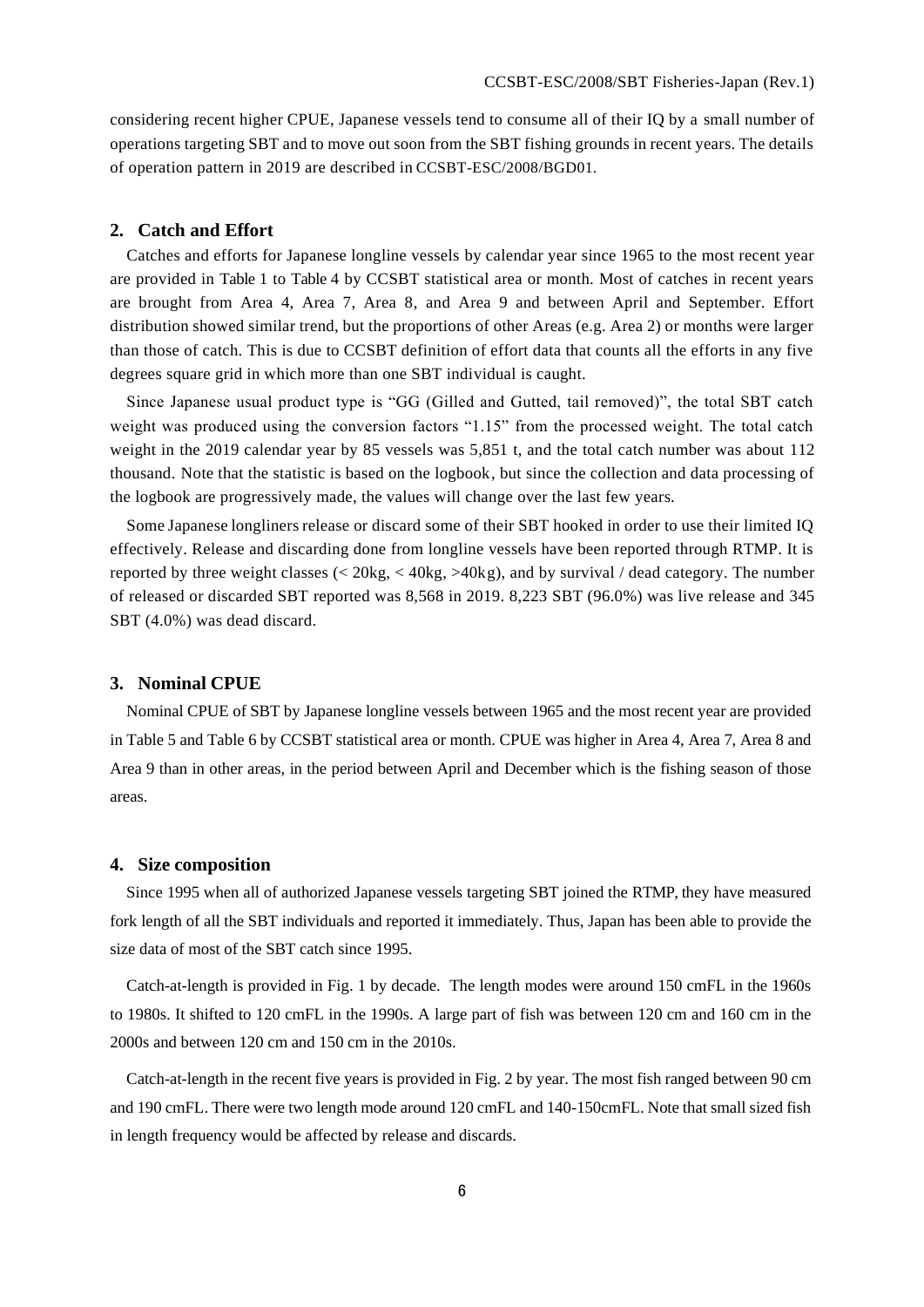### **5. Fleet size and distribution**

The total numbers of Japanese vessels that caught SBT was 85 in 2019. Geographical distribution of hooks used and SBT caught are provided in Fig. 3 for all the years since 1965 and in Fig .4 and Fig. 5 for every year in the most recent five years in a resolution of five degrees square. No large difference was observed in the distribution in the recent five years.

#### **6. Research and monitoring to improve estimates of attributable catch**

Release and discarding done from longline vessels have been reported through RTMP. It is reported by three weight classes  $\ll 20 \text{kg}$ ,  $\lt 40 \text{kg}$ ,  $gt 40 \text{kg}$ , and survival / dead information is obtained with applicable details, and there is no need to further improve it. The number of released or discarded SBT reported was 8,568 in 2019. 8,223 SBT (96.0%) was live release and 345 SBT (4.0%) was dead discard.

Because there is no catch by recreational fishing or artisanal fishery, there is no need to improve monitoring.

#### **7. Scientific observer program**

A total of 20 authorized Japanese SBT longline vessels were observed in area 4-9 by the scientific observers in 2019. Observer coverages were 23.0% in the number of vessels, 22.0% in the number of hooks used, and 17.6% in the number of SBT caught. The details of scientific observer activities are given in document CCSBT-ESC/2008/17.

#### **8. Other relevant information**

#### [Tag recovery]

Conventional tags from a total of 8 individuals (8 tags; CCSBT and New South Wales) were recovered from Japanese longline vessels and reported from NRIFSF since July 2019. Archival tags released in the Japanese trolling survey were recovered from 12 individuals.

#### [Activities of otolith collection]

In 2019, a total of 301 SBT otoliths were collected through the scientific observer program (246 fish), the trolling survey for age-1 SBT (53 fish) and the age-0 distribution survey (2 fish). The details are given in CCSBT-ESC/2008/18. In 2019, 210 otoliths were age estimated. The result is reported to CCSBT in the data exchange process.

## [Recruitment monitoring trolling survey]

The recruitment monitoring trolling survey to obtain the age-1 recruitment index was conducted from January to February 2020 for 17 days on the southern coast of Western Australia. This survey has continued since 2006, except temporarily suspended in 2015. A survey for age-0 distribution was carried out in the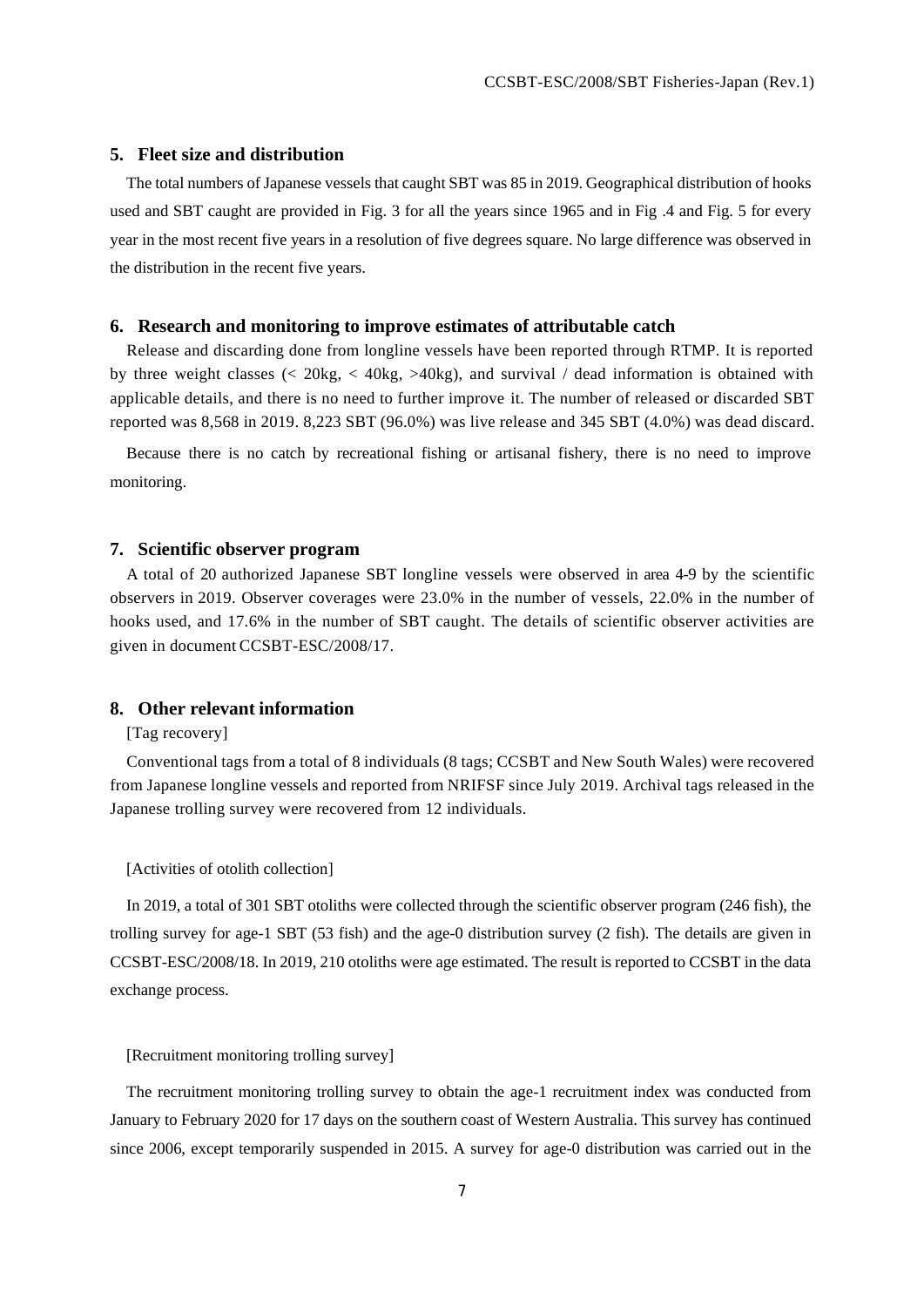northwest coast of Western Australia in December 2019. Refer to CCSBT-ESC/2008/19 for details of recruitment monitoring trolling survey, CCSBT-ESC/2008/20 for the index calculation, and CCSBT-ESC/2008/21 for detail of age-0 distribution survey.

#### [Research mortality allowance]

Total mortality of SBT in the age-0 distribution and the recruitment monitoring trolling surveys was 240.2 kg. This value is the research mortality of SBT from April 2019 to March 2020 (CCSBT-ESC/2008/19). Research mortality allowance of 1.1 ton is requested for the next recruitment monitoring trolling surveys in 2021 and age-0 distribution survey in 2020/2021 (CCSBT-ESC/2008/27).

#### **References**

- Itoh, T. (2020) Change in operation pattern of Japanese southern bluefin tuna longliners in the 2019 fishing season. CCSBT-ESC/2009/BGD01.
- Itoh, T., Y. Tsuda, Y. Inouye Y. Semba, and D. Ochi (2020) Report of Japanese scientific observer activities for southern bluefin tuna fishery in 2019. CCSBT-ESC/2008/17.
- Itoh, T., and Tsuda, Y. (2020) Activities of southern bluefin tuna otolith collection and age estimation and analysis of the age data by Japan in 2018. CCSBT-ESC/2008/18.
- Itoh, T., and Tsuda, Y. (2020) Report of the piston-line tolling monitoring survey for the age-1 southern bluefin tuna recruitment index in 2019/2020. CCSBT-ESC/2008/19.
- Itoh, T., and Tsuda, Y. (2020) Trolling indices for age-1 southern bluefin tuna: update of the piston line index and the grid type trolling index. CCSBT-ESC/2008/20.
- Itoh, T., and Tsuda, Y. (2020) Report of the survey of age-0 southern bluefin tuna distribution in the northwest Western Australia. CCSBT-ESC/2008/21.
- Japan (2020) Report of the 2019/2020 RMA utilization and application for the 2020/2021 RMA. CCSBT-ESC/2008/27.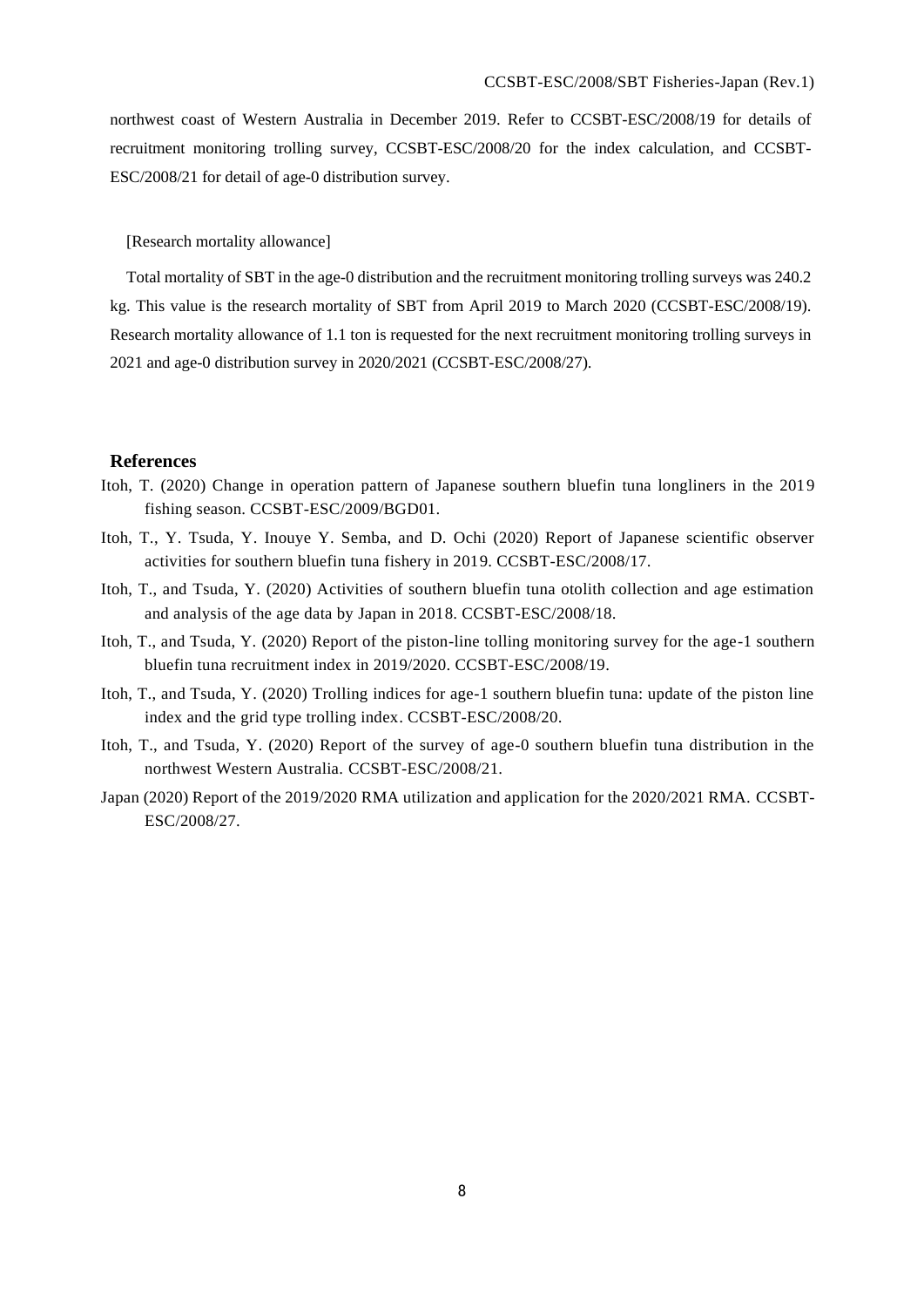# Table 1. Catch of southern bluefin tuna by Japanese longline by statistical area.

Catch is the number of southern bluefin tuna retained.

| Year | Areal            | Area2   | Area3            | Area4   | Area <sub>5</sub> | Area6            | Area7   | Area <sub>8</sub> | Area9   | Area10           | Area11-13               | Area14           | Area15           | All     |
|------|------------------|---------|------------------|---------|-------------------|------------------|---------|-------------------|---------|------------------|-------------------------|------------------|------------------|---------|
| 1965 | 24,816           | 379,069 |                  | 164,823 | 81,262            | 5,878            | 65,092  | 97                | 236     | 13               | 543                     | 481              | 138              | 722,448 |
| 1966 | 19,836           | 225,102 | 560              | 185,200 | 59,419            | 4,867            | 149,359 | 31,937            | 262     | $\boldsymbol{0}$ | 6,506                   | 620              | $\boldsymbol{0}$ | 683,668 |
| 1967 | 6,335            | 210,860 | $\boldsymbol{2}$ | 101,421 | 34,033            | 6,487            | 96,066  | 475,851           | 767     | $\boldsymbol{0}$ | 882                     | 660              | $\boldsymbol{0}$ | 933,364 |
| 1968 | 7,196            | 18,785  | 31,953           | 80,776  | 30,112            | 18,377           | 273,389 | 267,676           | 95,762  | 5                | 1,168                   | 1,800            | 4,303            | 831,302 |
| 1969 | 2,361            | 8,085   | 24,857           | 33,777  | 37,138            | 68,837           | 121,373 | 199,537           | 347,262 | 1,127            | 520                     | 603              | 215              | 845,692 |
| 1970 | 1,210            | 10,801  | 1,121            | 35,002  | 15,982            | 65,921           | 206,644 | 105,502           | 256,058 | 5,110            | 349                     | 596              | 464              | 704,760 |
| 1971 | 468              | 4,919   | 1,759            | 84,292  | 43,340            | 102,616          | 265,439 | 62,010            | 132,475 | 46               | 373                     | 313              | 20               | 698,070 |
| 1972 | 98               | 256     |                  | 100,216 | 70,591            | 80,343           | 232,617 | 47,785            | 270,377 | 757              | 134                     | 27               | 134              | 803,335 |
| 1973 | 254              | 1,221   | 14               | 90,142  | 39,597            | 30,713           | 126,254 | 67,893            | 295,003 | 165              | 200                     | $\mathbf{1}$     | 5                | 651,462 |
| 1974 | 904              | 3,821   | 43               | 70,003  | 40,634            | 36,524           | 164,840 | 60,570            | 294,666 | 94               | 312                     | 431              | 229              | 673,071 |
| 1975 | 571              | 1,512   | 2,990            | 21,845  | 29,822            | 47,698           | 90,827  | 89,708            | 156,003 |                  | 106                     | 18               | $\boldsymbol{0}$ | 441,100 |
| 1976 | 116              | 43      | 5,573            | 16,155  | 60,566            | 96,246           | 137,257 | 149,449           | 168,845 |                  | 133                     | 3                | 46               | 634,432 |
| 1977 | 159              | 184     | 4,641            | 52,404  | 11,891            | 27,238           | 94,704  | 173,855           | 170,935 |                  | 100                     | $\overline{c}$   | $\overline{c}$   | 536,115 |
| 1978 | 45               | 807     | 11,993           | 56,932  | 3                 | 10,275           | 102,429 | 44,437            | 224,521 | 96               | 111                     | $\boldsymbol{0}$ | 6                | 451,655 |
| 1979 | 70               | 114     | 1,463            | 40,618  | 22,745            | 49,242           | 62,158  | 49,118            | 294,094 | 315              | 30                      | 17               | 3                | 519,987 |
| 1980 | 165              | 3,172   | 106              | 51,686  | 54,541            | 68,495           | 112,756 | 76,635            | 215,759 | 2,273            | 34                      | $\boldsymbol{0}$ | 138              | 585,760 |
| 1981 | 188              | 494     |                  | 48,696  | 36,944            | 55,574           | 70,761  | 39,187            | 217,184 | 7,525            | 124                     | 19               | $\boldsymbol{0}$ | 476,696 |
| 1982 | 231              | 27      |                  | 25,249  | 20,395            | 28,957           | 27,972  | 46,307            | 177,121 | 4,368            | 5                       | $\overline{c}$   | $\boldsymbol{0}$ | 330,634 |
| 1983 | 260              | 109     |                  | 21,987  | 13,955            | 13,286           | 55,944  | 61,428            | 258,854 | 448              | 57                      | 16               | 16               | 426,360 |
| 1984 | 934              | 401     |                  | 9,408   | 10,371            | 16,046           | 62,621  | 92,035            | 172,950 | 11               | 78                      | 134              | $\overline{4}$   | 364,993 |
| 1985 | 511              | 370     |                  | 1,678   | 9,201             | 17,245           | 62,085  | 95,505            | 117,637 | 142              | 13                      | 18               | 25               | 304,430 |
| 1986 | 143              | 257     |                  | 5,573   | 7,693             | 11,872           | 19,095  | 87,950            | 79,488  | 354              | 27                      | 14               | 80               | 212,546 |
| 1987 | 158              | 1,350   |                  | 2,716   | 10,420            | 11,700           | 37,204  | 43,864            | 86,020  | 5                | 102                     | 85               | 46               | 193,670 |
| 1988 | 86               | 279     |                  | 4,244   | 5,874             | 5,609            | 32,299  | 31,907            | 84,449  | $\boldsymbol{0}$ | 95                      | 103              | $\boldsymbol{0}$ | 164,945 |
| 1989 | 83               | 106     |                  | 10,151  | 2,695             | 5,301            | 43,929  | 40,098            | 72,711  | $\boldsymbol{0}$ | 17                      | 44               | 82               | 175,217 |
| 1990 | 58               | 324     |                  | 10,244  | 4,977             | 6,049            | 43,964  | 30,847            | 42,169  | 77               | $\boldsymbol{0}$        | 224              | 46               | 138,979 |
| 1991 | $\overline{c}$   | 364     |                  | 14,262  | 5,033             | 6,987            | 25,830  | 25,229            | 75,380  | 28               | 6                       | 72               | $\mathbf{1}$     | 153,194 |
| 1992 | 3                | 503     |                  | 27,637  | 2,757             | 6,243            | 15,481  | 18,925            | 75,952  | 19               | 24                      | 104              | 5                | 147,653 |
| 1993 | $\boldsymbol{0}$ | 1,158   |                  | 48,160  | 582               | 2,446            | 20,091  | 5,842             | 97,490  | $\boldsymbol{0}$ | 21                      | 77               | $\boldsymbol{7}$ | 175,874 |
| 1994 | $\boldsymbol{0}$ | 1,063   |                  | 30,743  | 19                | 1,343            | 12,438  | 31,126            | 55,330  | 14               | 30                      | 144              | 14               | 132,264 |
| 1995 | 57               | 2,385 0 |                  | 17,244  | 18                | 1,793            | 17,417  | 37,165            | 47,421  | $\mathbf{0}$     | 241                     | 59               | 5                | 123,805 |
| 1996 | 10               | 1,010   |                  | 17,483  | $\boldsymbol{0}$  |                  | 10,906  | 37,206            | 53,260  |                  | 38                      | 195              | $\mathbf{1}$     | 120,109 |
| 1997 | 27               | 972     |                  | 14,485  | 595               | 469              | 18,392  | 21,791            | 62,521  |                  | 56                      | 209              | 21               | 119,538 |
| 1998 | 17               | 376     |                  | 15,164  | 787               | 1,113            | 12,666  | 35,654            | 63,556  |                  | 25                      | 326              | $\boldsymbol{0}$ | 129,684 |
| 1999 | 197              | 62      |                  | 13,832  | 14                | 1,135            | 23,333  | 17,083            | 54,856  |                  | 25                      | 557              | 14               | 111,108 |
| 2000 | 388              | 431     |                  | 12,673  | 3                 | 57               | 20,915  | 32,799            | 45,606  | $\boldsymbol{0}$ | 23                      | 326              | $\boldsymbol{0}$ | 113,221 |
| 2001 | 51               | 245     |                  | 11,969  | $\mathbf{0}$      | 796              | 30,190  | 25,351            | 64,503  | $\boldsymbol{0}$ | 8                       | 5,970            | $\boldsymbol{0}$ | 139,083 |
| 2002 | 100              | 1,682   |                  | 19,921  | $\overline{0}$    | 691              | 22,879  | 9,059             | 64,410  | 60               | 6                       | 435              | $\boldsymbol{0}$ | 119,243 |
| 2003 | 93               | 1,342   |                  | 22,585  | 9                 | 410              | 12,064  | 15,133            | 53,682  | $\mathbf{0}$     | 17                      | $\boldsymbol{0}$ | $\boldsymbol{0}$ | 105,335 |
| 2004 | $\boldsymbol{0}$ | 2,247   |                  | 15,148  | 3                 | 376              | 4,637   | 24,969            | 58,284  |                  | 5                       | 17               | $\boldsymbol{0}$ | 105,686 |
| 2005 | $\boldsymbol{0}$ | 11,620  |                  | 15,096  | 346               | $\boldsymbol{0}$ | 3,728   | 31,884            | 65,327  |                  | 113                     | 323              | 224              | 128,661 |
| 2006 | $\boldsymbol{0}$ | 10,025  |                  | 7,049   | 14                | 1                | 4,197   | 12,277            | 44,229  |                  | $\boldsymbol{0}$        | 202              | $\boldsymbol{0}$ | 77,994  |
| 2007 | 20               | 2,131   |                  | 6,848   | 31                |                  | 4,366   | 16,345            | 25,667  |                  | 34                      | 192              | $\boldsymbol{0}$ | 55,634  |
| 2008 | 46               | 197     |                  | 3,815   | 50                |                  | 6,480   | 13,089            | 22,114  |                  | 13                      | 236              | 9                | 46,049  |
| 2009 | 42               | 90      |                  | 6,960   | $\mathbf{0}$      | 12               | 4,495   | 20,287            | 19,901  | 5                | 5                       | 43               | $\boldsymbol{0}$ | 51,840  |
| 2010 | 183              | 1,302   |                  | 4,507   | $\mathbf{1}$      | $\overline{0}$   | 9,169   | 5,740             | 25,203  | 13               | 37                      | 57               | $\boldsymbol{0}$ | 46,212  |
| 2011 | 23               | 2,706   |                  | 2,983   | 100               | $\mathbf{0}$     | 14,329  | 6,792             | 31,410  | $\mathbf{1}$     | 33                      | 699              | $\boldsymbol{0}$ | 59,076  |
| 2012 | 105              | 656     |                  | 1,323   | 11                | $\boldsymbol{0}$ | 14,772  | 6,684             | 27,727  |                  | $\boldsymbol{0}$        | 57               | $\boldsymbol{0}$ | 51,335  |
| 2013 | 18               | 284     |                  | 1,451   | 57                | $\mathbf{0}$     | 15,300  | 9,162             | 22,570  | 287              | 10                      | 12               | $\boldsymbol{0}$ | 49,151  |
| 2014 | 8                | 1,055   |                  | 2,933   | $\mathbf{0}$      | $\overline{0}$   | 17,886  | 14,079            | 23,579  |                  | $\mathbf{1}$            | 5                | $\boldsymbol{0}$ | 59,546  |
| 2015 | 19               | 1,773   |                  | 5,167   | 30                | $\mathbf{0}$     | 20,238  | 19,595            | 38,314  |                  | $\mathbf{1}$            | $\mathbf{0}$     | 25               | 85,162  |
| 2016 | $\boldsymbol{0}$ | 709     |                  | 3,404   | 15                | $\overline{0}$   | 24,303  | 18,935            | 32,936  |                  | 25                      | $\mathbf{0}$     | 6                | 80,333  |
| 2017 | $\boldsymbol{0}$ | 1281    |                  | 3036    | 103               |                  | 27337   | 14539             | 38629   |                  | $\overline{\mathbf{3}}$ | $\overline{0}$   | 44               | 84,972  |
| 2018 | $\boldsymbol{0}$ | 2,486   |                  | 8,905   | $\boldsymbol{0}$  |                  | 29,629  | 18,272            | 47,264  |                  |                         | $\boldsymbol{0}$ | 69               | 106,625 |
| 2019 | $\boldsymbol{0}$ | 890     |                  | 10,331  | $\mathbf{0}$      |                  | 33,770  | 17,551            | 49,521  |                  |                         | $\boldsymbol{0}$ | $\boldsymbol{0}$ | 112,063 |
|      |                  |         |                  |         |                   |                  |         |                   |         |                  |                         |                  |                  |         |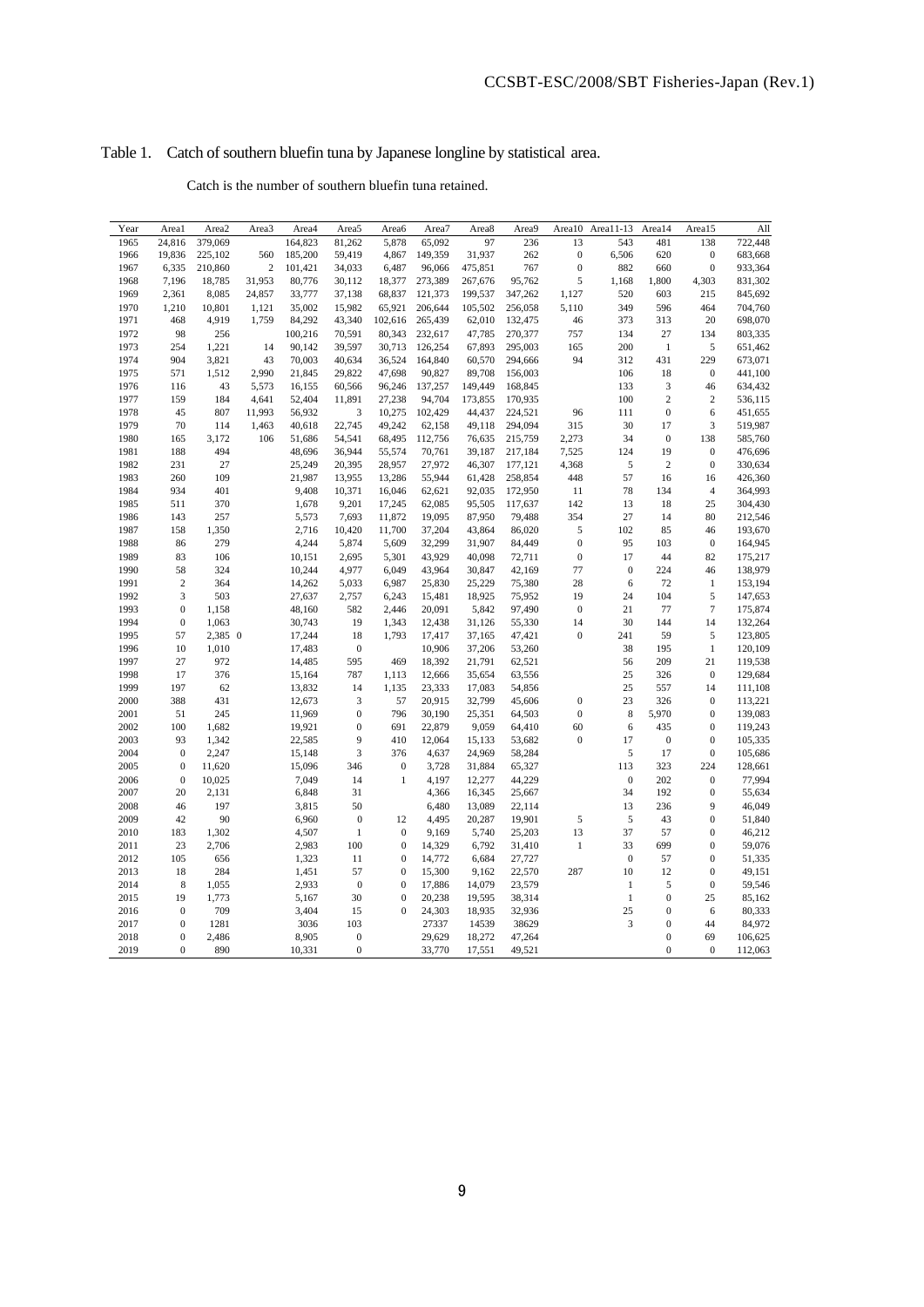# Table 2. Catch of southern bluefin tuna by Japanese longline by month.

Catch is the number of southern bluefin tuna retained.

| Year | Jan              | Feb              | Mar              | Apr              | May    | Jun     | Jul     | Aug     | Sep     | Oct            | Nov              | Dec              | All     |
|------|------------------|------------------|------------------|------------------|--------|---------|---------|---------|---------|----------------|------------------|------------------|---------|
| 1965 | 130,538          | 90,232           | 44,267           | 23,512           | 10,321 | 34,308  | 68,775  | 49,602  | 68,667  | 78,813         | 65,378           | 58,035           | 722,448 |
| 1966 | 70,323           | 47,696           | 39,105           | 33,870           | 21,581 | 56,039  | 104,970 | 53,021  | 48,250  | 66,016         | 75,713           | 67,084           | 683,668 |
| 1967 | 77,756           | 89,413           | 55,518           | 22,943           | 21,989 | 78,265  | 64,197  | 71,892  | 116,016 | 149,574        | 106,986          | 78,815           | 933,364 |
| 1968 | 65,797           | 56,547           | 75,917           | 41,884           | 56,963 | 51,256  | 92,132  | 97,427  | 78,868  | 58,835         | 76,659           | 79,017           | 831,302 |
| 1969 | 45,254           | 34,598           | 40,633           | 45,312           | 63,402 | 81,336  | 115,333 | 116,290 | 88,712  | 85,226         | 74,105           | 55,491           | 845,692 |
| 1970 | 55,761           | 68,617           | 56,757           | 61,958           | 56,540 | 61,060  | 81,478  | 75,997  | 46,647  | 26,136         | 63,713           | 50,096           | 704,760 |
| 1971 | 42,092           | 29,508           | 73,570           | 97,441           | 64,989 | 88,004  | 84,445  | 65,138  | 34,963  | 23,324         | 54,270           | 40,326           | 698,070 |
| 1972 | 37,414           | 32,184           | 57,094           | 78,542           | 93,319 | 122,793 | 122,477 | 109,614 | 69,982  | 23,680         | 28,350           | 27,886           | 803,335 |
| 1973 | 37,578           | 26,010           | 64,072           | 74,193           | 57,908 | 100,421 | 102,880 | 88,294  | 41,650  | 26,132         | 21,348           | 10,976           | 651,462 |
| 1974 | 15,394           | 24,631           | 59,810           | 72,237           | 66,071 | 83,947  | 129,592 | 91,384  | 49,592  | 29,226         | 28,694           | 22,493           | 673,071 |
| 1975 | 13,062           | 16,474           | 40,709           | 50,872           | 36,752 | 53,619  | 59,982  | 60,505  | 27,760  | 32,099         | 24,666           | 24,600           | 441,100 |
| 1976 | 25,714           | 31,587           | 56,608           | 75,969           | 60,060 | 83,369  | 83,611  | 69,208  | 43,233  | 43,089         | 33,236           | 28,748           | 634,432 |
| 1977 | 24,574           | 44,765           | 50,863           | 45,697           | 55,448 | 66,406  | 82,591  | 63,443  | 34,367  | 17,367         | 27,326           | 23,268           | 536,115 |
| 1978 | 17,524           | 18,317           | 33,492           | 67,967           | 56,034 | 64,673  | 66,689  | 43,840  | 30,730  | 15,721         | 21,609           | 15,059           | 451,655 |
| 1979 | 12,757           | 14,003           | 60,010           | 75,848           | 61,072 | 64,346  | 88,263  | 60,974  | 27,997  | 12,253         | 21,431           | 21,033           | 519,987 |
| 1980 | 20,480           | 14,895           | 23,924           | 53,313           | 68,927 | 95,609  | 118,944 | 66,445  | 29,474  | 21,372         | 33,324           | 39,053           | 585,760 |
| 1981 | 11,543           | 8,921            | 22,126           | 76,920           | 80,299 | 69,701  | 96,922  | 54,946  | 17,913  | 11,213         | 15,131           | 11,061           | 476,696 |
| 1982 | 3,519            | 3,076            | 9,238            | 28,798           | 49,376 | 57,957  | 66,314  | 43,599  | 25,131  | 16,035         | 14,694           | 12,897           | 330,634 |
| 1983 | 3,632            | 2,730            | 13,782           | 63,564           | 71,407 | 50,511  | 70,524  | 55,932  | 26,947  | 19,742         | 28,080           | 19,509           | 426,360 |
| 1984 | 8,695            | 19,507           | 17,020           | 43,827           | 38,354 | 44,751  | 61,904  | 50,301  | 28,166  | 17,038         | 19,913           | 15,517           | 364,993 |
| 1985 | 12,869           | 17,991           | 24,006           | 31,080           | 31,592 | 31,018  | 42,429  | 49,513  | 20,959  | 13,055         | 16,136           | 13,782           | 304,430 |
| 1986 | 1,621            | 268              | 4,065            | 17,040           | 23,618 | 25,426  | 35,682  | 40,409  | 23,911  | 14,362         | 16,562           | 9,582            | 212,546 |
| 1987 | 1,179            | 1,319            | 8,808            | 21,099           | 29,979 | 28,500  | 34,215  | 28,138  | 16,887  | 6,915          | 8,386            | 8,245            | 193,670 |
| 1988 | 775              | 338              | 3,968            | 18,369           | 18,362 | 27,321  | 28,833  | 28,324  | 17,113  | 4,127          | 9,191            | 8,224            | 164,945 |
| 1989 | 833              | 248              | 5,603            | 20,138           | 28,102 | 29,296  | 31,849  | 29,658  | 13,665  | 4,796          | 6,121            | 4,908            | 175,217 |
| 1990 | 45               | 212              | 612              | 26,315           | 33,577 | 24,143  | 33,843  | 19,105  | 508     | 195            | 155              | 269              | 138,979 |
| 1991 | 29               | 47               | 525              | 16,896           | 30,516 | 34,844  | 42,054  | 14,807  | 9,687   | 1,230          | 1,607            | 952              | 153,194 |
| 1992 | 6                | $\boldsymbol{0}$ | 533              | 13,099           | 22,893 | 28,981  | 53,325  | 15,241  | 7,558   | 3,426          | 2,230            | 361              | 147,653 |
| 1993 | 129              | 96               | 220              | 17,339           | 46,327 | 74,688  | 25,737  | 7,104   | 3,382   | 339            | 150              | 363              | 175,874 |
| 1994 | 188              | 76               | 857              | 1,049            | 33,486 | 54,595  | 9,919   | 9,511   | 19,645  | 2,679          | 235              | 24               | 132,264 |
| 1995 | 511              | 345              | 1,222            | 1,874            | 38,596 | 36,925  | 6,200   | 7,603   | 17,111  | 7,954          | 3,313            | 2,151            | 123,805 |
| 1996 | 374              | $\overline{4}$   | 27               | 35               | 27,026 | 28,174  | 23,562  | 2,739   | 14,370  | 10,311         | 10,775           | 2,712            | 120,109 |
| 1997 | $\,$ 8 $\,$      | 17               | 15               | 2,240            | 32,830 | 31,611  | 28,260  | 768     | 8,439   | 7,948          | 4,566            | 2,836            | 119,538 |
| 1998 | $\overline{c}$   | 8                | $\mathbf{0}$     | 2,735            | 22,699 | 31,262  | 29,913  | 6,415   | 13,691  | 9,650          | 11,322           | 1,987            | 129,684 |
| 1999 | 58               | 36               | $\overline{4}$   | 5,264            | 33,491 | 24,127  | 23,465  | 4,043   | 9,083   | 5,026          | 6,502            | 9                | 111,108 |
| 2000 | 9                | $\sqrt{2}$       | 4                | 3,498            | 22,385 | 23,525  | 25,553  | 367     | 14,548  | 9,990          | 7,327            | 6,013            | 113,221 |
| 2001 | 48               | $\tau$           | $\boldsymbol{0}$ | 5,249            | 33,417 | 32,930  | 34,011  | 3,307   | 13,113  | 10,239         | 6,739            | 23               | 139,083 |
| 2002 | $\overline{c}$   | $\mathbf{1}$     | 115              | 4,892            | 40,798 | 43,737  | 17,430  | 1,779   | 6,551   | 2,650          | 1,194            | 94               | 119,243 |
| 2003 | 93               | $\boldsymbol{0}$ | $\mathbf{0}$     | 3,345            | 33,230 | 31,494  | 17,029  | 180     | 5,008   | 5,165          | 6,901            | 2,890            | 105,335 |
| 2004 | 109              | $\,$ 8 $\,$      | $\boldsymbol{0}$ | 1,975            | 21,489 | 23,634  | 29,010  | 5,355   | 3,656   | 4,267          | 9,829            | 6,354            | 105,686 |
| 2005 | 2,529            | 1,094            | $\mathbf{1}$     | 2,052            | 22,152 | 24,176  | 27,475  | 13,229  | 5,848   | 7,795          | 8,243            | 14,067           | 128,661 |
| 2006 | 5,358            | 2,486            | 62               | $\boldsymbol{0}$ | 8,584  | 9,213   | 13,365  | 20,654  | 9,293   | 3,656          | 2,412            | 2,911            | 77,994  |
| 2007 | 1,023            | 38               | 582              | 1,008            | 4,638  | 8,254   | 6,648   | 14,522  | 9,200   | 3,812          | 5,330            | 579              | 55,634  |
| 2008 | 70               | 113              | 587              | 3,613            | 7,004  | 7,733   | 8,648   | 8,379   | 4,949   | 1,719          | 2,274            | 960              | 46,049  |
| 2009 | 42               | $\mathbf{1}$     | 1                | 4,518            | 7,367  | 5,055   | 9,610   | 9,969   | 8,143   | 2,502          | 2,646            | 1,986            | 51,840  |
| 2010 | 643              | 293              | 2,051            | 12,346           | 11,916 | 7,186   | 4,220   | 4,932   | 496     | 269            | 1,842            | 18               | 46,212  |
| 2011 | 9                | $\boldsymbol{0}$ | 434              | 13,523           | 11,042 | 12,206  | 10,131  | 4,442   | 4,350   | 1,173          | 1,305            | 461              | 59,076  |
| 2012 | 26               | 13               | 1,829            | 15,484           | 8,012  | 9,164   | 6,809   | 7,015   | 2,493   | 101            | 379              | 10               | 51,335  |
| 2013 | $\boldsymbol{0}$ | $\boldsymbol{0}$ | 510              | 9,318            | 13,903 | 10,761  | 4,780   | 7,049   | 1,791   | 499            | 540              | $\boldsymbol{0}$ | 49,151  |
| 2014 | 3                | $\boldsymbol{0}$ | 486              | 14,851           | 12,664 | 9,407   | 7,146   | 12,056  | 1,867   | 31             | 678              | 357              | 59,546  |
| 2015 | $\overline{c}$   | $\mathbf{0}$     | 338              | 18,645           | 20,565 | 16,487  | 7,686   | 15,414  | 4,770   | 703            | 399              | 153              | 85,162  |
| 2016 | $\overline{0}$   | $\boldsymbol{0}$ | 1,339            | 14,489           | 21,873 | 12,890  | 10,038  | 13,848  | 5,502   | 354            | $\mathbf{0}$     | $\boldsymbol{0}$ | 80,333  |
| 2017 | $\mathbf{0}$     | $\boldsymbol{0}$ | 1,178            | 21,483           | 27,876 | 15,351  | 4,265   | 10,691  | 4,068   | 51             | $\boldsymbol{0}$ | 9                | 84,972  |
| 2018 | $\boldsymbol{0}$ | $\mathbf{0}$     | 981              | 21,607           | 35,870 | 25,297  | 4,388   | 13,900  | 4,280   | 302            | $\mathbf{0}$     | $\mathbf{0}$     | 106,625 |
| 2019 | $\overline{0}$   | $\mathbf{0}$     | 1,510            | 28,239           | 46,938 | 15,003  | 3,264   | 13,963  | 1,638   | $\overline{0}$ | 1,079            | 429              | 112,063 |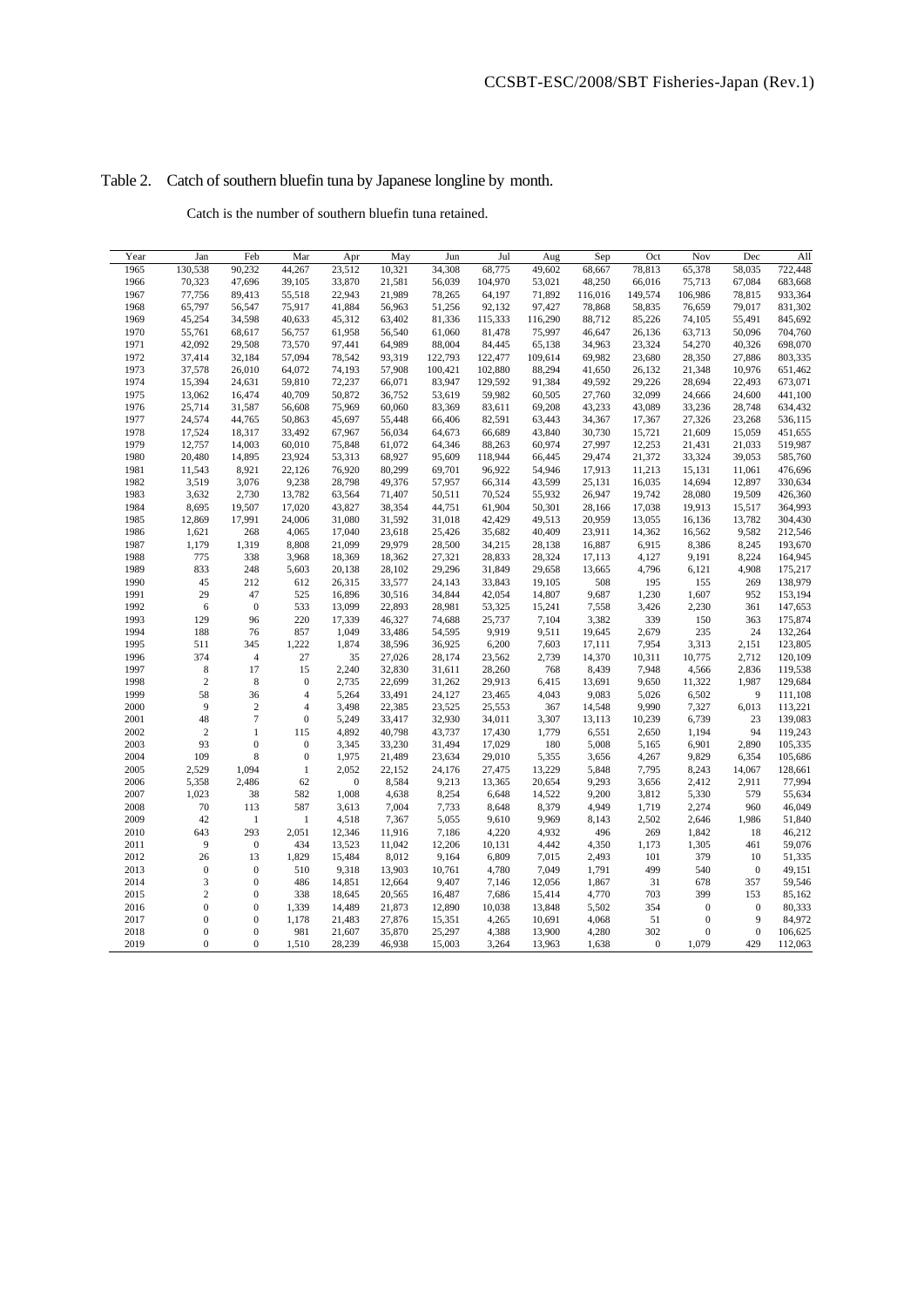| Year | Areal  | Area2  | Area <sub>3</sub> | Area4  | Area5  | Area6            | Area7  | Area8  | Area9  | Area10         | Area11-13        | Area14 | Area15 | All     |
|------|--------|--------|-------------------|--------|--------|------------------|--------|--------|--------|----------------|------------------|--------|--------|---------|
| 1965 | 7,685  | 21,381 |                   | 7,543  | 3,111  | 282              | 2,531  | 21     | 740    | 77             | 3,002            | 2,957  | 4,774  | 54,104  |
| 1966 | 7,098  | 14,302 | 29                | 9,746  | 3,804  | 370              | 10,375 | 1,293  | 1,079  | 321            | 15,808           | 5,975  | 9,962  | 80,162  |
| 1967 | 6,240  | 15,569 | 5                 | 5,654  | 3,657  | 730              | 6,806  | 28,132 | 1,134  | 71             | 8,279            | 7,091  | 2,305  | 85,672  |
| 1968 | 10,123 | 7,411  | 1,196             | 4,789  | 2,475  | 1,343            | 23,023 | 24,243 | 5,394  | 47             | 7,758            | 6,113  | 5,692  | 99,608  |
| 1969 | 3,554  | 2,521  | 1,069             | 4,398  | 4,662  | 7,575            | 14,984 | 19,863 | 23,355 | 912            | 5,388            | 6,046  | 1,096  | 95,425  |
| 1970 | 4,526  | 7,973  | 82                | 3,813  | 2,899  | 9,826            | 23,473 | 14,408 | 21,090 | 5,850          | 4,076            | 2,925  | 1,041  | 101,982 |
| 1971 | 2,407  | 10,109 | 53                | 8,096  | 6,985  | 15,336           | 33,963 | 13,628 | 14,187 | 652            | 1,990            | 3,065  | 1,211  | 111,681 |
| 1972 | 714    | 1,542  |                   | 8,938  | 7,089  | 12,740           | 31,507 | 8,213  | 24,260 | 1,515          | 1,083            | 683    | 269    | 98,552  |
| 1973 | 1,618  | 3,048  | $\overline{7}$    | 10,136 | 3,266  | 8,383            | 26,126 | 14,535 | 32,974 | 448            | 3,010            | 956    | 696    | 105,203 |
| 1974 | 4,223  | 5,100  | $\overline{7}$    | 9,311  | 5,307  | 9,307            | 23,771 | 10,142 | 33,202 | 18             | 4,038            | 1,737  | 450    | 106,613 |
| 1975 | 5,513  | 4,665  | 322               | 3,656  | 3,765  | 9,200            | 19,208 | 18,324 | 27,491 |                | 1,905            | 966    | 972    | 95,986  |
| 1976 | 1,129  | 1,151  | 278               | 3,874  | 8,274  | 21,433           | 23,973 | 26,997 | 23,246 |                | 1,310            | 506    | 185    | 112,355 |
| 1977 | 698    | 1,119  | 160               | 2,299  | 2,689  | 15,031           | 16,629 | 30,469 | 20,010 |                | 434              | 112    | 78     | 89,729  |
| 1978 | 2,112  | 2,182  | 458               | 4,278  | 446    | 2,732            | 18,101 | 12,531 | 40,918 | 92             | 3,751            | 573    | 57     | 88,231  |
| 1979 | 1,109  | 1,558  | 64                | 5,220  | 4,711  | 13,446           | 17,727 | 13,719 | 49,196 | 160            | 1,555            | 1,663  | 203    | 110,330 |
| 1980 | 2,573  | 2,034  | $\overline{c}$    | 4,276  | 7,842  | 18,629           | 26,963 | 21,267 | 43,312 | 2,312          | 1,040            | 1,381  | 343    | 131,975 |
| 1981 | 2,716  | 2,464  |                   | 6,052  | 8,235  | 18,115           | 18,993 | 13,197 | 46,166 | 6,109          | 1,574            | 2,483  | 246    | 126,349 |
| 1982 | 2,462  | 871    |                   | 6,304  | 11,181 | 13,036           | 8,234  | 16,186 | 44,947 | 3,855          | 1,269            | 1,428  | 878    | 110,650 |
| 1983 | 3,531  | 2,232  |                   | 7,174  | 8,060  | 7,702            | 14,689 | 23,007 | 46,399 | 548            | 1,381            | 1,017  | 543    | 116,283 |
| 1984 | 9,685  | 3,236  |                   | 4,023  | 5,310  | 9,286            | 15,334 | 28,432 | 49,476 | 45             | 6,783            | 2,535  | 1,072  | 135,217 |
| 1985 | 5,059  | 5,550  |                   | 3,461  | 4,865  | 7,285            | 18,585 | 36,375 | 41,261 | 227            | 1,659            | 2,681  | 917    | 127,924 |
| 1986 | 3,358  | 2,458  |                   | 5,178  | 5,546  | 7,346            | 8,706  | 46,344 | 37,158 | 1,135          | 4,162            | 1,812  | 479    | 123,680 |
| 1987 | 1,938  | 5,389  |                   | 5,515  | 8,603  | 8,337            | 17,535 | 32,240 | 32,889 | 72             | 7,467            | 1,314  | 755    | 122,057 |
| 1988 | 1,371  | 1,623  |                   | 8,792  | 5,489  | 7,083            | 15,030 | 21,618 | 35,108 | $\overline{4}$ | 6,237            | 2,922  | 424    | 105,700 |
| 1989 | 1,343  | 1,513  |                   | 9,267  | 2,823  | 5,204            | 13,127 | 23,593 | 35,416 | 18             | 2,741            | 2,371  | 1,587  | 99,002  |
| 1990 | 1,826  | 2,699  |                   | 8,309  | 3,506  | 3,416            | 12,507 | 5,456  | 23,312 | 53             | $\boldsymbol{0}$ | 5,595  | 2,340  | 69,019  |
| 1991 | 788    | 10,575 |                   | 6,301  | 5,494  | 6,542            | 5,530  | 8,839  | 26,217 | 189            | 3,163            | 7,832  | 3,056  | 84,527  |
| 1992 | 524    | 5,392  |                   | 8,610  | 4,216  | 3,652            | 2,974  | 7,750  | 28,625 | 74             | 7,112            | 8,736  | 2,586  | 80,251  |
| 1993 | 342    | 14,490 |                   | 12,514 | 545    | 2,109            | 2,482  | 1,904  | 28,305 | 92             | 10,499           | 5,820  | 2,463  | 81,565  |
| 1994 | 250    | 21,258 |                   | 12,389 | 66     | 330              | 2,221  | 5,478  | 22,683 | 530            | 11,395           | 19,484 | 6,951  | 103,034 |
| 1995 | 1,862  | 32,469 | $\theta$          | 10,789 | 95     | 699              | 3,059  | 11,972 | 21,314 | 23             | 41,262           | 16,736 | 6,192  | 146,472 |
| 1996 | 1,823  | 26,978 |                   | 14,781 | 200    |                  | 2,980  | 17,136 | 24,749 |                | 16,401           | 23,661 | 5,999  | 134,709 |
| 1997 | 2,286  | 22,061 |                   | 13,674 | 122    | 164              | 6,269  | 15,064 | 26,686 |                | 13,551           | 23,585 | 2,753  | 126,215 |
| 1998 | 1,791  | 8,428  |                   | 12,602 | 326    | 392              | 7,564  | 14,435 | 25,597 |                | 34,070           | 25,410 | 3,109  | 133,723 |
| 1999 | 3,258  | 8,683  |                   | 6,665  | 568    | 491              | 10,627 | 8,109  | 21,913 |                | 18,224           | 22,072 | 5,254  | 105,863 |
| 2000 | 2,395  | 9,134  |                   | 5,583  | 142    | 61               | 9,865  | 16,631 | 18,686 | 242            | 4,661            | 17,119 | 2,316  | 86,837  |
| 2001 | 3,819  | 18,889 |                   | 4,826  | 457    | 214              | 11,952 | 12,473 | 22,916 | 118            | 15,528           | 15,493 | 2,970  | 109,656 |
| 2002 | 2,843  | 19,878 |                   | 7,693  | 55     | 173              | 11,417 | 7,811  | 15,205 | 143            | 11,125           | 17,702 | 1,782  | 95,826  |
| 2003 | 1,395  | 4,825  |                   | 10,025 | 305    | 245              | 6,092  | 8,492  | 17,811 | 165            | 15,715           | 17,498 | 4,692  | 87,258  |
| 2004 | 1,416  | 4,041  |                   | 9,852  | 315    | 251              | 3,332  | 8,980  | 25,153 |                | 4,410            | 18,439 | 3,270  | 79,461  |
| 2005 | 654    | 6,699  |                   | 10,612 | 788    | 34               | 3,526  | 9,774  | 28,896 |                | 10,372           | 16,970 | 1,521  | 89,846  |
| 2006 | 119    | 5,427  |                   | 4,761  | 197    | 3                | 1,083  | 6,238  | 21,118 |                | $\mathbf{0}$     | 20,420 | 485    | 59,852  |
| 2007 | 900    | 4,050  |                   | 2,570  | 802    |                  | 1,631  | 9,221  | 9,609  |                | 1,779            | 12,017 | 473    | 43,053  |
| 2008 | 3,041  | 5,709  |                   | 3,415  | 723    |                  | 1,274  | 7,967  | 10,732 |                | 1,827            | 9,813  | 2,700  | 47,200  |
| 2009 | 3,683  | 5,539  |                   | 3,375  | 715    | 3                | 856    | 8,225  | 4,697  | 1,321          | 2,530            | 5,626  | 510    | 37,080  |
| 2010 | 2,503  | 6,703  |                   | 3,810  | 359    | $\overline{0}$   | 1,304  | 2,442  | 5,646  | 799            | 5,281            | 6,689  | 818    | 36,355  |
| 2011 | 621    | 4,249  |                   | 4,077  | 1,637  | $\overline{0}$   | 1,986  | 2,801  | 5,624  | 909            | 2.033            | 10,702 | 517    | 35,157  |
| 2012 | 356    | 4,785  |                   | 3,379  | 1,490  | $\boldsymbol{0}$ | 2,452  | 2,608  | 5,547  |                | $\boldsymbol{0}$ | 8,935  | 4,647  | 34,199  |
| 2013 | 478    | 4,279  |                   | 2,680  | 604    | $\boldsymbol{0}$ | 3,217  | 3,600  | 3,619  | 160            | 1,203            | 6,381  | 5,598  | 31,819  |
| 2014 | 749    | 4,695  |                   | 2,003  | 760    | $\overline{0}$   | 2,770  | 6,200  | 3,940  |                | 3,160            | 6,825  | 2,321  | 33,424  |
| 2015 | 857    | 4,275  |                   | 1,674  | 543    | $\overline{0}$   | 2,976  | 6,617  | 4,845  |                | 167              | 5,267  | 4,618  | 31,839  |
| 2016 | 1,67   | 4,654  |                   | 1,262  | 1,299  | $\theta$         | 3,894  | 6,441  | 5,743  |                | 205              | 5,270  | 3,747  | 34,192  |
| 2017 | 473    | 4,593  |                   | 921    | 774    |                  | 4,865  | 3,870  | 5,102  |                | 210              | 4,880  | 3,880  | 29,567  |
| 2018 | 457    | 4,149  |                   | 1,150  | 978    |                  | 4,875  | 3,170  | 6,787  |                |                  | 5,085  | 7,466  | 34,117  |
| 2019 | 691    | 3,446  |                   | 793    | 628    |                  | 3,961  | 2,324  | 5,571  |                |                  | 3,003  | 3,003  | 23,419  |

Table 3. Effort of Japanese longline for southern bluefin tuna in the number of hooks used by statistical area.

Unit is 1000 hooks.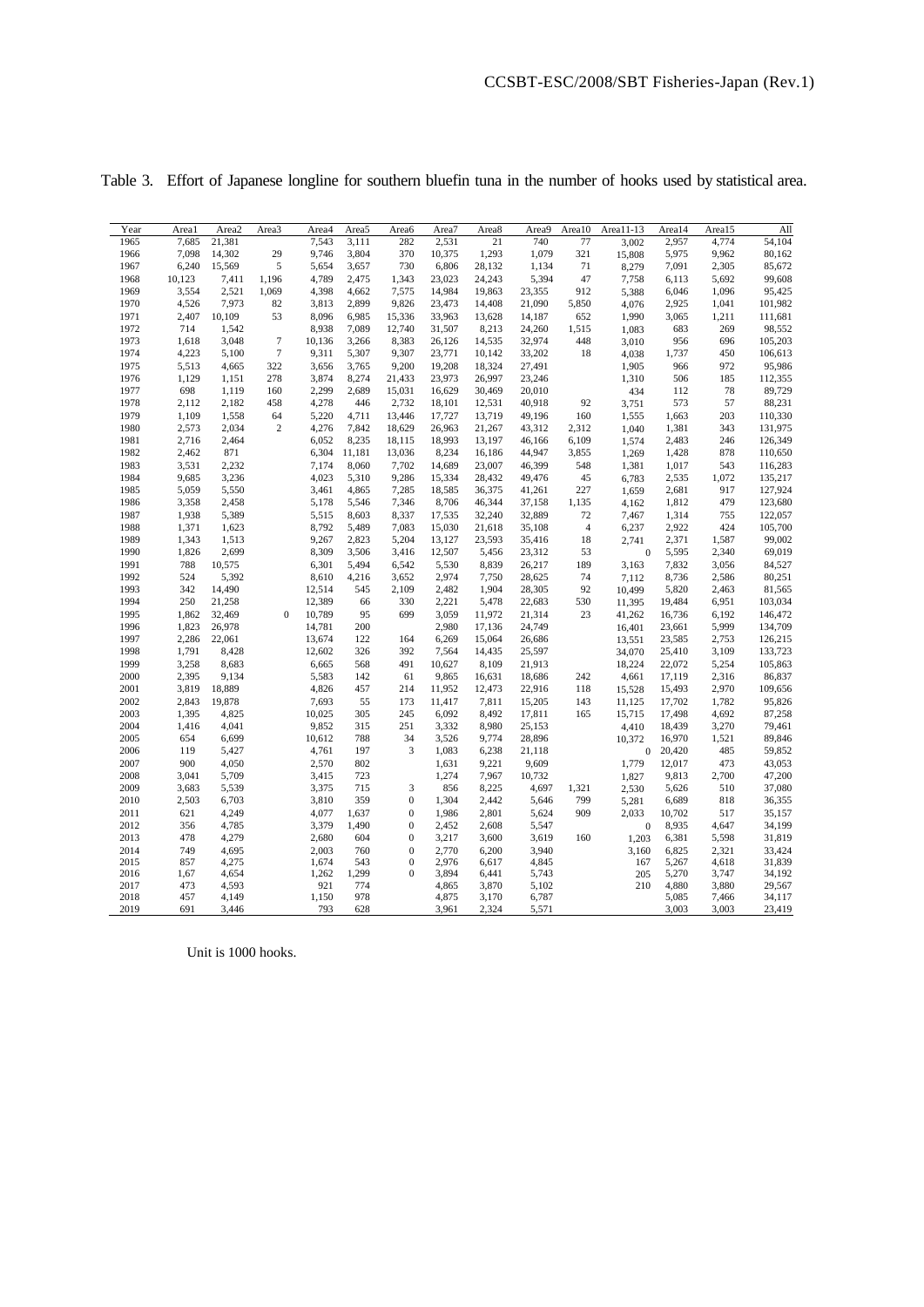| Year | Jan   | Feb   | Mar    | Apr    | May    | Jun    | Jul    | Aug    | Sep    | Oct    | Nov    | Dec    | All     |
|------|-------|-------|--------|--------|--------|--------|--------|--------|--------|--------|--------|--------|---------|
| 1965 | 6,369 | 4,890 | 3,272  | 1,488  | 2,363  | 4,835  | 5,422  | 3,834  | 4,820  | 7,017  | 5,857  | 3,936  | 54,104  |
| 1966 | 4,851 | 4,146 | 3,528  | 3,818  | 4,615  | 7,333  | 10,316 | 10,079 | 7,707  | 7,658  | 7,844  | 8,265  | 80,162  |
| 1967 | 6,765 | 6,455 | 5,078  | 4,003  | 5,451  | 6,842  | 9,427  | 8,220  | 9,087  | 8,856  | 7,415  | 8,072  | 85,672  |
| 1968 | 9,122 | 7,659 | 7,166  | 6,501  | 8,031  | 8,037  | 9,421  | 10,295 | 9,362  | 8,550  | 7,395  | 8,071  | 99,608  |
| 1969 | 6,964 | 5,424 | 5,673  | 5,232  | 8,322  | 9,327  | 11,405 | 11,552 | 9,493  | 8,721  | 7,216  | 6,095  | 95,425  |
| 1970 | 6,293 | 7,313 | 8,572  | 8,860  | 10,233 | 10,080 | 9,679  | 9,003  | 8,567  | 7,652  | 8,243  | 7,487  | 101,982 |
| 1971 | 9,143 | 8,705 | 10,260 | 11,311 | 11,836 | 12,441 | 10,579 | 9,621  | 6,720  | 6,535  | 7,998  | 6,532  | 111,681 |
| 1972 | 6,980 | 7,267 | 8,745  | 9,312  | 10,554 | 10,711 | 10,359 | 8,943  | 8,075  | 5,633  | 6,246  | 5,727  | 98,552  |
| 1973 | 8,903 | 7,493 | 9,598  | 11,317 | 10,915 | 11,187 | 9,813  | 9,523  | 8,274  | 7,644  | 6,333  | 4,204  | 105,203 |
| 1974 | 6,886 | 6,809 | 9,948  | 11,449 | 11,699 | 11,286 | 11,643 | 9,833  | 8,823  | 7,130  | 5,903  | 5,203  | 106,613 |
| 1975 | 5,858 | 6,473 | 9,031  | 9,461  | 9,078  | 9,882  | 8,944  | 9,539  | 7,556  | 7,078  | 6,242  | 6,844  | 95,986  |
| 1976 | 6,543 | 7,631 | 10,834 | 12,307 | 11,216 | 11,505 | 10,679 | 9,376  | 9,743  | 8,317  | 7,212  | 6,993  | 112,355 |
| 1977 | 6,841 | 6,788 | 9,402  | 9,315  | 8,516  | 8,879  | 8,023  | 8,651  | 7,443  | 5,587  | 5,747  | 4,539  | 89,729  |
| 1978 | 4,763 | 5,621 | 8,024  | 9,153  | 9,370  | 10,128 | 10,060 | 9,617  | 7,612  | 4,851  | 5,101  | 3,930  | 88,231  |
| 1979 | 4,699 | 4,821 | 10,605 | 13,129 | 13,573 | 13,767 | 12,991 | 10,375 | 8,721  | 5,800  | 6,266  | 5,584  | 110,330 |
| 1980 | 8,093 | 6,140 | 9,792  | 13,201 | 14,808 | 15,853 | 15,466 | 10,658 | 9,256  | 7,846  | 9,270  | 11,591 | 131,975 |
| 1981 | 5,366 | 6,566 | 11,675 | 15,072 | 16,749 | 17,051 | 16,242 | 11,447 | 7,437  | 6,290  | 7,067  | 5,386  | 126,349 |
| 1982 | 3,654 | 3,947 | 7,126  | 10,338 | 15,307 | 15,940 | 15,944 | 12,689 | 8,532  | 6,039  | 6,154  | 4,979  | 110,650 |
| 1983 | 2,847 | 3,088 | 5,264  | 10,686 | 15,421 | 15,172 | 15,000 | 14,124 | 10,794 | 8,443  | 8,130  | 7,314  | 116,283 |
| 1984 | 5,214 | 5,557 | 7,555  | 13,935 | 15,952 | 17,188 | 19,591 | 13,816 | 11,000 | 9,292  | 9,237  | 6,882  | 135,217 |
| 1985 | 6,189 | 3,313 | 6,024  | 12,040 | 14,483 | 16,343 | 17,211 | 16,208 | 10,782 | 8,229  | 8,877  | 8,225  | 127,924 |
| 1986 | 4,423 | 2,852 | 4,267  | 10,922 | 14,756 | 15,466 | 15,757 | 14,566 | 12,327 | 10,658 | 9,425  | 8,259  | 123,680 |
| 1987 | 4,865 | 3,185 | 5,068  | 9,539  | 13,743 | 16,224 | 15,390 | 18,752 | 12,454 | 9,064  | 7,925  | 5,847  | 122,057 |
| 1988 | 1,861 | 1,764 | 3,504  | 10,333 | 13,885 | 17,686 | 15,240 | 14,815 | 10,343 | 4,774  | 5,740  | 5,754  | 105,700 |
| 1989 | 1,507 | 766   | 3,108  | 9,153  | 14,448 | 15,050 | 15,013 | 13,122 | 9,465  | 5,925  | 6,861  | 4,584  | 99,002  |
| 1990 | 1,444 | 816   | 1,893  | 9,398  | 12,650 | 13,716 | 14,781 | 9,901  | 2,395  | 1,052  | 430    | 542    | 69,019  |
| 1991 | 763   | 717   | 2,730  | 9,065  | 12,888 | 13,775 | 15,668 | 10,681 | 7,765  | 4,499  | 3,762  | 2,215  | 84,527  |
| 1992 | 743   | 880   | 3,518  | 8,744  | 11,241 | 14,423 | 13,449 | 9,519  | 5,611  | 4,228  | 4,164  | 3,732  | 80,251  |
| 1993 | 2,564 | 841   | 2,331  | 9,078  | 11,737 | 13,152 | 11,024 | 8,980  | 7,493  | 6,349  | 4,066  | 3,951  | 81,565  |
| 1994 | 2,474 | 1,508 | 6,704  | 11,066 | 14,021 | 14,061 | 12,116 | 10,951 | 9,519  | 6,647  | 6,398  | 7,568  | 103,034 |
| 1995 | 6,903 | 6,708 | 10,951 | 13,920 | 18,250 | 17,267 | 13,932 | 14,208 | 13,368 | 10,962 | 10,111 | 9,891  | 146,472 |
| 1996 | 4,125 | 3,995 | 10,014 | 14,727 | 18,819 | 18,197 | 15,362 | 11,632 | 11,380 | 9,871  | 9,769  | 6,817  | 134,709 |
| 1997 | 2,913 | 2,288 | 6,894  | 12,228 | 18,847 | 17,483 | 15,857 | 13,274 | 12,304 | 10,447 | 8,837  | 4,842  | 126,215 |
| 1998 | 2,961 | 4,320 | 8,574  | 11,785 | 17,283 | 19,106 | 16,149 | 9,448  | 11,921 | 13,380 | 11,853 | 6,943  | 133,723 |
| 1999 | 3,350 | 3,590 | 7,465  | 11,351 | 17,060 | 14,174 | 12,794 | 7,163  | 9,713  | 8,799  | 6,852  | 3,552  | 105,863 |
| 2000 | 2,092 | 1,647 | 3,515  | 7,505  | 12,746 | 11,678 | 9,956  | 6,805  | 9,054  | 8,336  | 7,439  | 6,064  | 86,837  |
| 2001 | 3,070 | 3,516 | 4,888  | 8,888  | 15,011 | 15,007 | 13,036 | 12,566 | 11,449 | 9,052  | 8,465  | 4,710  | 109,656 |
| 2002 | 3,008 | 2,170 | 6,821  | 9,185  | 13,535 | 12,736 | 9,083  | 13,332 | 10,193 | 7,680  | 5,231  | 2,852  | 95,826  |
| 2003 | 3,054 | 2,717 | 5,589  | 8,916  | 13,507 | 13,395 | 9,932  | 7,076  | 6,892  | 5,359  | 6,251  | 4,570  | 87,258  |
| 2004 | 1,423 | 1,033 | 3,336  | 8,100  | 11,497 | 12,572 | 12,503 | 7,871  | 8,346  | 5,740  | 3,767  | 3,275  | 79,461  |
| 2005 | 2,216 | 1,688 | 3,332  | 8,039  | 12,988 | 13,329 | 13,332 | 9,888  | 9,685  | 7,121  | 4,527  | 3,701  | 89,846  |
| 2006 | 4,423 | 3,282 | 2,003  | 2,917  | 7,396  | 8,092  | 8,525  | 7,663  | 4,930  | 2,915  | 3,967  | 3,739  | 59,852  |
| 2007 | 3,318 | 2,618 | 1,430  | 936    | 2,811  | 5,546  | 5,892  | 6,574  | 5,210  | 3,141  | 3,591  | 1,985  | 43,053  |
| 2008 | 3,126 | 2,488 | 1,384  | 2,126  | 3,723  | 6,496  | 7,218  | 6,828  | 4,702  | 3,369  | 2,793  | 2,948  | 47,200  |
| 2009 | 3,349 | 2,010 | 1,333  | 1,985  | 3,433  | 4,471  | 4,651  | 6,068  | 4,856  | 1,797  | 1,485  | 1,642  | 37,080  |
| 2010 | 2,701 | 2,183 | 2,389  | 3,715  | 4,968  | 5,914  | 4,418  | 3,286  | 1,773  | 1,487  | 1,852  | 1,670  | 36,355  |
| 2011 | 1,972 | 2,173 | 2,672  | 3,339  | 4,715  | 4,489  | 4,331  | 3,208  | 2,869  | 2,134  | 1,920  | 1,335  | 35,157  |
| 2012 | 1,573 | 1,767 | 2,294  | 4,518  | 4,555  | 4,519  | 4,225  | 4,366  | 3,219  | 1,947  | 590    | 626    | 34,199  |
| 2013 | 1,018 | 1,301 | 1,953  | 3,878  | 5,085  | 5,043  | 4,298  | 4,254  | 2,644  | 753    | 673    | 918    | 31,819  |
| 2014 | 1,683 | 1,253 | 1,317  | 4,400  | 4,877  | 4,768  | 4,874  | 3,563  | 1,332  | 1,270  | 1,993  | 2,094  | 33,424  |
| 2015 | 903   | 884   | 1,612  | 4,588  | 4,437  | 4,849  | 4,316  | 4,934  | 2,598  | 1,308  | 602    | 807    | 31,839  |
| 2016 | 1,029 | 1,069 | 1,712  | 4,214  | 5,426  | 5,234  | 5,016  | 4,811  | 2,793  | 1,443  | 983    | 464    | 34,192  |
| 2017 | 589   | 779   | 1,446  | 4,397  | 6,478  | 5,120  | 3,546  | 3,716  | 1,730  | 654    | 798    | 316    | 29,567  |
| 2018 | 749   | 1,136 | 1,463  | 4,492  | 6,995  | 5,050  | 4,640  | 3,870  | 2,083  | 1,776  | 1,227  | 636    | 34,117  |
| 2019 | 1,042 | 727   | 835    | 3,973  | 5,831  | 3,919  | 2,581  | 2,880  | 1,296  | 191    | 75     | 70     | 23,419  |

Table 4. Effort of Japanese longline for southern bluefin tuna in the number of hooks used by month.

Unit is 1000 hooks.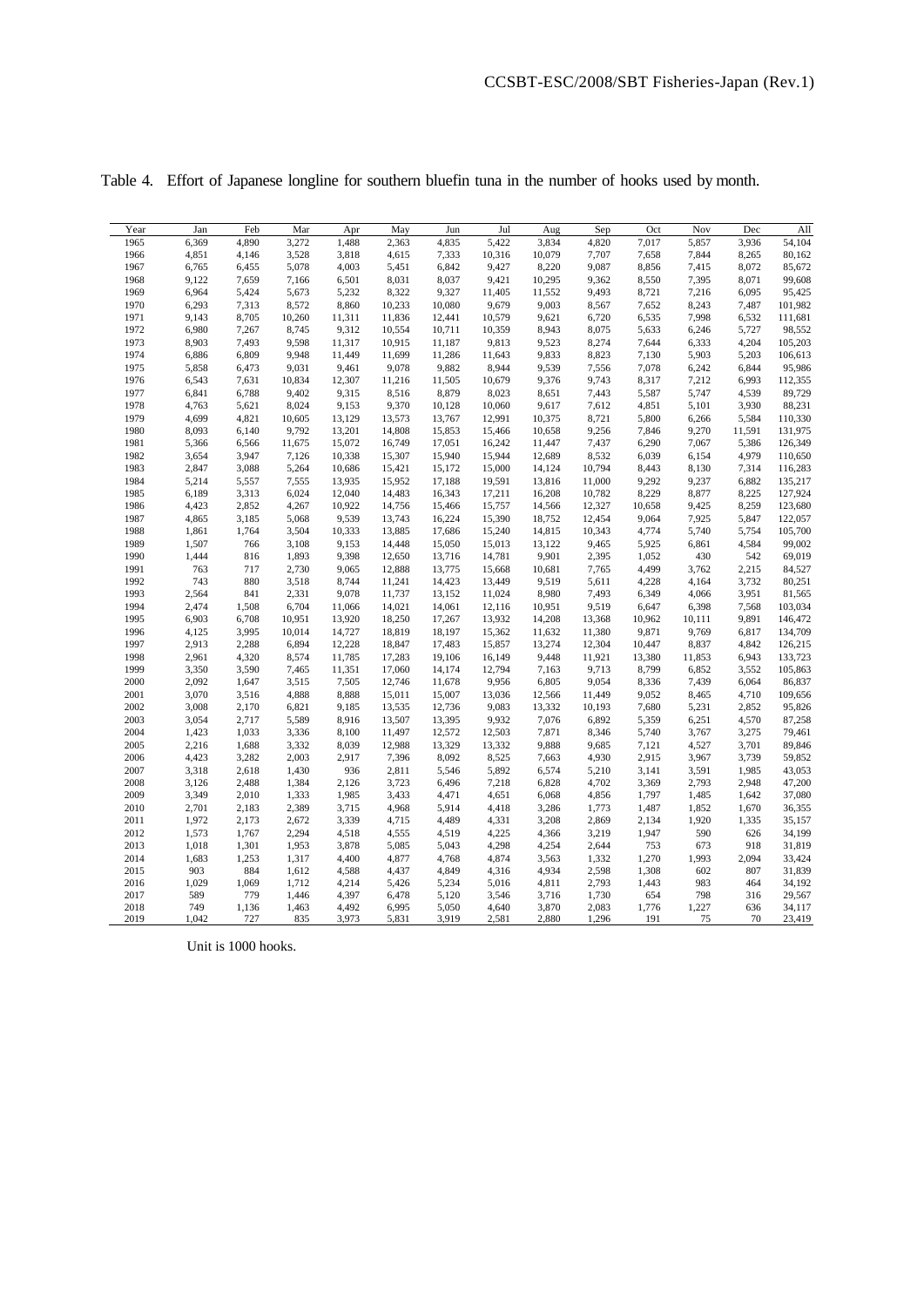| Year         | Areal        | Area2        | Area3 | Area4        | Area <sub>5</sub> | Area6 | Area7        | Area8        | Area9        | Area10 | Area11-13    | Area14       | Area15       | All          |
|--------------|--------------|--------------|-------|--------------|-------------------|-------|--------------|--------------|--------------|--------|--------------|--------------|--------------|--------------|
| 1965         | 3.23         | 17.73        |       | 21.85        | 26.12             | 20.83 | 25.72        | 4.52         | 0.32         | 0.17   | 0.18         | 0.16         | 0.03         | 13.35        |
| 1966         | 2.79         | 15.74        | 19.06 | 19.00        | 15.62             | 13.15 | 14.40        | 24.70        | 0.24         | 0.00   | 0.41         | 0.10         | 0.00         | 8.53         |
| 1967         | 1.02         | 13.54        | 0.41  | 17.94        | 9.31              | 8.88  | 14.12        | 16.91        | 0.68         | 0.00   | 0.11         | 0.09         | 0.00         | 10.89        |
| 1968         | 0.71         | 2.53         | 26.71 | 16.87        | 12.17             | 13.69 | 11.87        | 11.04        | 17.75        | 0.11   | 0.15         | 0.29         | 0.76         | 8.35         |
| 1969         | 0.66         | 3.21         | 23.26 | 7.68         | 7.97              | 9.09  | 8.10         | 10.05        | 14.87        | 1.24   | 0.10         | 0.10         | 0.20         | 8.86         |
| 1970         | 0.27         | 1.35         | 13.72 | 9.18         | 5.51              | 6.71  | 8.80         | 7.32         | 12.14        | 0.87   | 0.09         | 0.20         | 0.45         | 6.91         |
| 1971         | 0.19         | 0.49         | 32.98 | 10.41        | 6.20              | 6.69  | 7.82         | 4.55         | 9.34         | 0.07   | 0.19         | 0.10         | 0.02         | 6.25         |
| 1972         | 0.14         | 0.17         |       | 11.21        | 9.96              | 6.31  | 7.38         | 5.82         | 11.15        | 0.50   | 0.12         | 0.04         | 0.50         | 8.15         |
| 1973         | 0.16         | 0.40         | 1.92  | 8.89         | 12.12             | 3.66  | 4.83         | 4.67         | 8.95         | 0.37   | 0.07         | 0.00         | 0.01         | 6.19         |
| 1974         | 0.21         | 0.75         | 5.75  | 7.52         | 7.66              | 3.92  | 6.93         | 5.97         | 8.88         | 5.24   | 0.08         | 0.25         | 0.51         | 6.31         |
| 1975         | 0.10         | 0.32         | 9.29  | 5.97         | 7.92              | 5.18  | 4.73         | 4.90         | 5.67         |        | 0.06         | 0.02         | 0.00         | 4.60         |
| 1976         | 0.10         | 0.04         | 20.06 | 4.17         | 7.32              | 4.49  | 5.73         | 5.54         | 7.26         |        | 0.10         | 0.01         | 0.25         | 5.65         |
| 1977         | 0.23         | 0.16         | 28.99 | 22.79        | 4.42              | 1.81  | 5.70         | 5.71         | 8.54         |        | 0.23         | 0.02         | 0.03         | 5.97         |
| 1978         | 0.02         | 0.37         | 26.18 | 13.31        | 0.01              | 3.76  | 5.66         | 3.55         | 5.49         | 1.04   | 0.03         | 0.00         | 0.10         | 5.12         |
| 1979         | 0.06         | 0.07         | 22.86 | 7.78         | 4.83              | 3.66  | 3.51         | 3.58         | 5.98         | 1.97   | 0.02         | 0.01         | 0.01         | 4.71         |
| 1980         | 0.06         | 1.56         | 49.30 | 12.09        | 6.96              | 3.68  | 4.18         | 3.60         | 4.98         | 0.98   | 0.03         | 0.00         | 0.40         | 4.44         |
| 1981         | 0.07         | 0.20         |       | 8.05         | 4.49              | 3.07  | 3.73         | 2.97         | 4.70         | 1.23   | 0.08         | 0.01         | 0.00         | 3.77         |
| 1982         | 0.09         | 0.03         |       | 4.00         | 1.82              | 2.22  | 3.40         | 2.86         | 3.94         | 1.13   | 0.00         | 0.00         | 0.00         | 2.99         |
| 1983         | 0.07         | 0.05         |       | 3.06         | 1.73              | 1.72  | 3.81         | 2.67         | 5.58         | 0.82   | 0.04         | 0.02         | 0.03         | 3.67         |
| 1984         | 0.10         | 0.12         |       | 2.34         | 1.95              | 1.73  | 4.08         | 3.24         | 3.50         | 0.24   | 0.01         | 0.05         | 0.00         | 2.70         |
| 1985         | 0.10         | 0.07         |       | 0.48         | 1.89              | 2.37  | 3.34         | 2.63         | 2.85         | 0.62   | 0.01         | 0.01         | 0.03         | 2.38         |
| 1986         | 0.04         | 0.10         |       | 1.08         | 1.39              | 1.62  | 2.19         | 1.90         | 2.14         | 0.31   | 0.01         | 0.01         | 0.17         | 1.72         |
| 1987         | 0.08         | 0.25         |       | 0.49         | 1.21              | 1.40  | 2.12         | 1.36         | 2.62         | 0.07   | 0.01         | 0.06         | 0.06         | 1.59         |
| 1988         | 0.06         | 0.17         |       | 0.48         | 1.07              | 0.79  | 2.15         | 1.48         | 2.41         | 0.00   | 0.02         | 0.04         | 0.00         | 1.56         |
| 1989         | 0.06         | 0.07         |       | 1.10         | 0.95              | 1.02  | 3.35         | 1.70         | 2.05         | 0.00   | 0.01         | 0.02         | 0.05         | 1.77         |
| 1990         | 0.03         | 0.12         |       | 1.23         | 1.42              | 1.77  | 3.52         | 5.65         | 1.81         | 1.46   |              | 0.04         | 0.02         | 2.01         |
| 1991         | 0.00         | 0.03         |       | 2.26         | 0.92              | 1.07  | 4.67         | 2.85         | 2.88         | 0.15   | 0.00         | 0.01         | 0.00         | 1.81         |
| 1992         | 0.01         | 0.09         |       | 3.21         | 0.65              | 1.71  | 5.20         | 2.44         | 2.65         | 0.26   | 0.00         | 0.01         | 0.00         | 1.84         |
| 1993         | 0.00         | 0.08         |       | 3.85         | 1.07              | 1.16  | 8.09         | 3.07         | 3.44         | 0.00   | 0.00         | 0.01         | 0.00         | 2.16         |
| 1994         | 0.00         | 0.05         |       | 2.48         | 0.29              | 4.07  | 5.60         | 5.68         | 2.44         | 0.03   | 0.00         | 0.01         | 0.00         | 1.28         |
| 1995         | 0.03         | 0.07         |       | 1.60         | 0.19              | 2.56  | 5.69         | 3.10         | 2.22         | 0.00   | 0.01         | 0.00         | 0.00         | 0.85         |
| 1996         | 0.01         | 0.04         |       | 1.18         | 0.00              |       | 3.66         | 2.17         | 2.15         |        | 0.00         | 0.01         | 0.00         | 0.89         |
| 1997         | 0.01         | 0.04         |       | 1.06         | 4.88              | 2.86  | 2.93         | 1.45         | 2.34         |        | 0.00         | 0.01         | 0.01         | 0.95         |
| 1998         | 0.01         | 0.04         |       | 1.20         | 2.41              | 2.84  | 1.67         | 2.47         | 2.48         |        | 0.00         | 0.01         | 0.00         | 0.97         |
| 1999         | 0.06         | 0.01         |       | 2.08         | 0.02              | 2.31  | 2.20         | 2.11         | 2.50         |        | 0.00         | 0.03         | 0.00         | 1.05         |
| 2000         | 0.16         | 0.05         |       | 2.27         | 0.02              | 0.94  | 2.12         | 1.97         | 2.44         | 0.00   | 0.00         | 0.02         | 0.00         | 1.30         |
| 2001         | 0.01         | 0.01         |       | 2.48         | 0.00              | 3.71  | 2.53         | 2.03         | 2.81         | 0.00   | 0.00         | 0.39         | 0.00         | 1.27         |
| 2002         | 0.04         | 0.08         |       | 2.59         | 0.00              | 3.99  | 2.00         | 1.16         | 4.24         | 0.42   | 0.00         | 0.02         | 0.00         | 1.24         |
| 2003         | 0.07         | 0.28         |       | 2.25         | 0.03              | 1.68  | 1.98         | 1.78         | 3.01         | 0.00   | 0.00         | 0.00         | 0.00         | 1.21         |
| 2004         | 0.00         | 0.56         |       | 1.54         | 0.01              | 1.50  | 1.39         | 2.78         | 2.32         |        | 0.00         | 0.00         | 0.00         | 1.33         |
| 2005         | 0.00         | 1.73         |       | 1.42         | 0.44              | 0.00  | 1.06         | 3.26         | 2.26         |        | 0.01         | 0.02         | 0.15         | 1.43         |
| 2006         | 0.00         | 1.85         |       | 1.48         | 0.07              | 0.30  | 3.87         | 1.97         | 2.09         |        |              | 0.01         | 0.00         | 1.30         |
| 2007         | 0.02         | 0.53         |       | 2.66         | 0.04              |       | 2.68         | 1.77         | 2.67         |        | 0.02         | 0.02         | 0.00         | 1.29         |
| 2008         | 0.02         | 0.03         |       | 1.12         | 0.07              |       | 5.09         | 1.64         | 2.06         |        | 0.01         | 0.02         | 0.00         | 0.98         |
| 2009         | 0.01         | 0.02         |       | 2.06         | 0.00              | 3.55  | 5.25         | 2.47         | 4.24         | 0.00   | 0.00         | 0.01         | 0.00         | 1.40         |
| 2010         | 0.07         | 0.19         |       | 1.18         | 0.00              |       | 7.03         | 2.35         | 4.46         | 0.02   | 0.01         | 0.01         | 0.00         | 1.27         |
| 2011         | 0.04         | 0.64         |       | 0.73         | 0.06              |       | 7.21         | 2.42         | 5.58         | 0.00   | 0.02         | 0.07         | 0.00         | 1.68         |
| 2012         | 0.30         | 0.14         |       | 0.39         | 0.01              |       | 6.03         | 2.56         | 5.00         |        |              | 0.01         | 0.00         | 1.50         |
| 2013         | 0.04         | 0.07         |       | 0.54         | 0.09              |       | 4.76         | 2.54         | 6.24         | 1.79   | 0.01         | 0.00         | 0.00         | 1.54         |
| 2014         | 0.01         | 0.22         |       | 1.46         | 0.00              |       | 6.46         | 2.27         | 5.98         |        | 0.00         | 0.00         | 0.00         | 1.78         |
| 2015<br>2016 | 0.02<br>0.00 | 0.41<br>0.15 |       | 3.09<br>2.70 | 0.06<br>0.01      |       | 6.80<br>6.24 | 2.96<br>2.94 | 7.91<br>5.73 |        | 0.01         | 0.00<br>0.00 | 0.01<br>0.00 | 2.67<br>2.35 |
| 2017         | 0.00         | 0.28         |       | 3.30         | 0.13              |       | 5.62         | 3.76         | 7.57         |        | 0.12<br>0.01 | 0.00         | 0.01         | 2.87         |
| 2018         | 0.00         | 0.60         |       | 7.74         | 0.00              |       | 6.08         | 5.76         | 6.96         |        |              | 0.00         | 0.01         | 3.13         |
| 2019         | 0.00         | 0.26         |       | 13.02        | 0.00              |       | 8.53         | 7.55         | 8.89         |        |              | 0.00         | 0.00         | 4.79         |
|              |              |              |       |              |                   |       |              |              |              |        |              |              |              |              |

Table 5. Nominal CPUE of Japanese longline in number of southern bluefin tuna per1000 hooks by statistical area.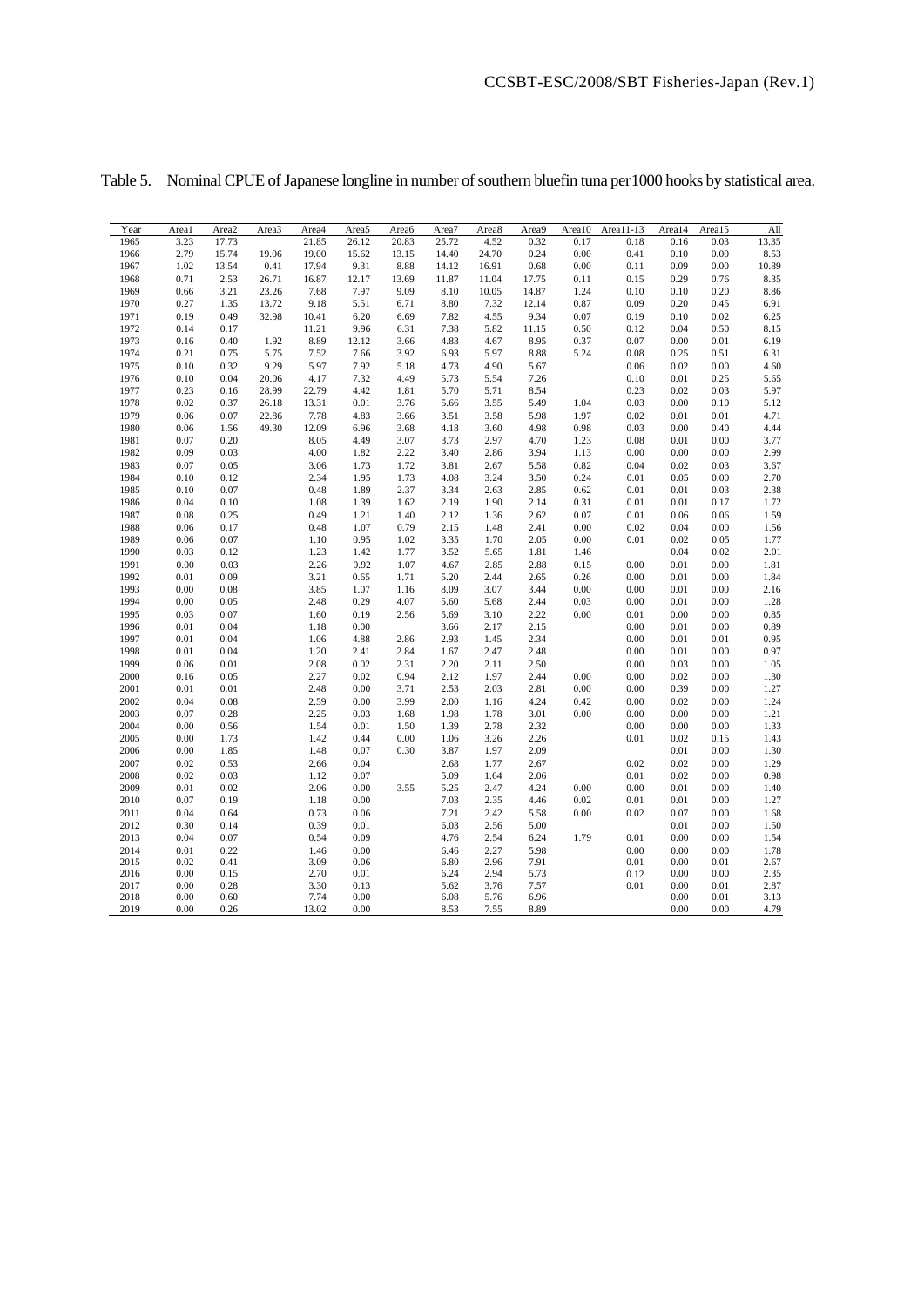| Year | Jan   | Feb      | Mar      | Apr      | May  | Jun   | Jul   | Aug   | Sep   | Oct   | Nov      | Dec   | All              |
|------|-------|----------|----------|----------|------|-------|-------|-------|-------|-------|----------|-------|------------------|
| 1965 | 20.49 | 18.45    | 13.53    | 15.80    | 4.37 | 7.10  | 12.68 | 12.94 | 14.24 | 11.23 | 11.16    | 14.75 | 13.35            |
| 1966 | 14.50 | 11.50    | 11.08    | 8.87     | 4.68 | 7.64  | 10.18 | 5.26  | 6.26  | 8.62  | 9.65     | 8.12  | 8.53             |
| 1967 | 11.49 | 13.85    | 10.93    | 5.73     | 4.03 | 11.44 | 6.81  | 8.75  | 12.77 | 16.89 | 14.43    | 9.76  | 10.89            |
| 1968 | 7.21  | 7.38     | 10.59    | 6.44     | 7.09 | 6.38  | 9.78  | 9.46  | 8.42  | 6.88  | 10.37    | 9.79  | 8.35             |
| 1969 | 6.50  | 6.38     | 7.16     | 8.66     | 7.62 | 8.72  | 10.11 | 10.07 | 9.34  | 9.77  | 10.27    | 9.10  | 8.86             |
| 1970 | 8.86  | 9.38     | 6.62     | 6.99     | 5.53 | 6.06  | 8.42  | 8.44  | 5.45  | 3.42  | 7.73     | 6.69  | 6.91             |
| 1971 | 4.60  | 3.39     | 7.17     | 8.61     | 5.49 | 7.07  | 7.98  | 6.77  | 5.20  | 3.57  | 6.79     | 6.17  | 6.25             |
| 1972 | 5.36  | 4.43     | 6.53     | 8.43     | 8.84 | 11.46 | 11.82 | 12.26 | 8.67  | 4.20  | 4.54     | 4.87  | 8.15             |
| 1973 | 4.22  | 3.47     | 6.68     | 6.56     | 5.31 | 8.98  | 10.48 | 9.27  | 5.03  | 3.42  | 3.37     | 2.61  | 6.19             |
| 1974 | 2.24  | 3.62     | 6.01     | 6.31     | 5.65 | 7.44  | 11.13 | 9.29  | 5.62  | 4.10  | 4.86     | 4.32  | 6.31             |
| 1975 | 2.23  | 2.55     | 4.51     | 5.38     | 4.05 | 5.43  | 6.71  | 6.34  | 3.67  | 4.53  | 3.95     | 3.59  | 4.60             |
| 1976 | 3.93  | 4.14     | 5.23     | 6.17     | 5.35 | 7.25  | 7.83  | 7.38  | 4.44  | 5.18  | 4.61     | 4.11  | 5.65             |
| 1977 | 3.59  | 6.60     | 5.41     | 4.91     | 6.51 | 7.48  | 10.29 | 7.33  | 4.62  | 3.11  | 4.76     | 5.13  | 5.97             |
| 1978 | 3.68  | 3.26     | 4.17     | 7.43     | 5.98 | 6.39  | 6.63  | 4.56  | 4.04  | 3.24  | 4.24     | 3.83  | 5.12             |
| 1979 | 2.71  | 2.90     | 5.66     | 5.78     | 4.50 | 4.67  | 6.79  | 5.88  | 3.21  | 2.11  | 3.42     | 3.77  | 4.71             |
| 1980 | 2.53  | 2.43     | 2.44     | 4.04     | 4.65 | 6.03  | 7.69  | 6.23  | 3.18  | 2.72  | 3.59     | 3.37  | 4.44             |
| 1981 | 2.15  | 1.36     | 1.90     | 5.10     | 4.79 | 4.09  | 5.97  | 4.80  | 2.41  | 1.78  | 2.14     | 2.05  | 3.77             |
| 1982 | 0.96  | 0.78     | 1.30     | 2.79     | 3.23 | 3.64  | 4.16  | 3.44  | 2.95  | 2.66  | 2.39     | 2.59  | 2.99             |
| 1983 | 1.28  | $0.88\,$ | 2.62     | 5.95     | 4.63 | 3.33  | 4.70  | 3.96  | 2.50  | 2.34  | 3.45     | 2.67  | 3.67             |
| 1984 | 1.67  | 3.51     | 2.25     | 3.15     | 2.40 | 2.60  | 3.16  | 3.64  | 2.56  | 1.83  | 2.16     | 2.25  | 2.70             |
| 1985 | 2.08  | 5.43     | 3.99     | 2.58     | 2.18 | 1.90  | 2.47  | 3.05  | 1.94  | 1.59  | 1.82     | 1.68  | 2.38             |
| 1986 | 0.37  | 0.09     | 0.95     | 1.56     | 1.60 | 1.64  | 2.26  | 2.77  | 1.94  | 1.35  | 1.76     | 1.16  | 1.72             |
| 1987 | 0.24  | 0.41     | 1.74     | 2.21     | 2.18 | 1.76  | 2.22  | 1.50  | 1.36  | 0.76  | 1.06     | 1.41  | 1.59             |
| 1988 | 0.42  | 0.19     | 1.13     | 1.78     | 1.32 | 1.54  | 1.89  | 1.91  | 1.65  | 0.86  | 1.60     | 1.43  | 1.56             |
| 1989 | 0.55  | 0.32     | 1.80     | 2.20     | 1.95 | 1.95  | 2.12  | 2.26  | 1.44  | 0.81  | 0.89     | 1.07  | 1.77             |
| 1990 | 0.03  | 0.26     | 0.32     | 2.80     | 2.65 | 1.76  | 2.29  | 1.93  | 0.21  | 0.19  | 0.36     | 0.50  | 2.01             |
| 1991 | 0.04  | 0.07     | 0.19     | 1.86     | 2.37 | 2.53  | 2.68  | 1.39  | 1.25  | 0.27  | 0.43     | 0.43  | 1.81             |
| 1992 | 0.01  | 0.00     | 0.15     | 1.50     | 2.04 | 2.01  | 3.97  | 1.60  | 1.35  | 0.81  | 0.54     | 0.10  | 1.84             |
| 1993 | 0.05  | 0.11     | 0.09     | 1.91     | 3.95 | 5.68  | 2.33  | 0.79  | 0.45  | 0.05  | 0.04     | 0.09  | 2.16             |
| 1994 | 0.08  | 0.05     | 0.13     | 0.09     | 2.39 | 3.88  | 0.82  | 0.87  | 2.06  | 0.40  | 0.04     | 0.00  | 1.28             |
| 1995 | 0.07  | 0.05     | 0.11     | 0.13     | 2.11 | 2.14  | 0.45  | 0.54  | 1.28  | 0.73  | 0.33     | 0.22  | 0.85             |
| 1996 | 0.09  | $0.00\,$ | $0.00\,$ | $0.00\,$ | 1.44 | 1.55  | 1.53  | 0.24  | 1.26  | 1.04  | 1.10     | 0.40  | 0.89             |
| 1997 | 0.00  | 0.01     | $0.00\,$ | 0.18     | 1.74 | 1.81  | 1.78  | 0.06  | 0.69  | 0.76  | 0.52     | 0.59  | 0.95             |
| 1998 | 0.00  | 0.00     | $0.00\,$ | 0.23     | 1.31 | 1.64  | 1.85  | 0.68  | 1.15  | 0.72  | 0.96     | 0.29  | 0.97             |
| 1999 | 0.02  | 0.01     | $0.00\,$ | 0.46     | 1.96 | 1.70  | 1.83  | 0.56  | 0.94  | 0.57  | 0.95     | 0.00  | 1.05             |
| 2000 | 0.00  | 0.00     | $0.00\,$ | 0.47     | 1.76 | 2.01  | 2.57  | 0.05  | 1.61  | 1.20  | 0.98     | 0.99  | 1.30             |
| 2001 | 0.02  | 0.00     | $0.00\,$ | 0.59     | 2.23 | 2.19  | 2.61  | 0.26  | 1.15  | 1.13  | 0.80     | 0.00  | 1.27             |
| 2002 | 0.00  | 0.00     | 0.02     | 0.53     | 3.01 | 3.43  | 1.92  | 0.13  | 0.64  | 0.35  | 0.23     | 0.03  | 1.24             |
| 2003 | 0.03  | 0.00     | $0.00\,$ | 0.38     | 2.46 | 2.35  | 1.71  | 0.03  | 0.73  | 0.96  | 1.10     | 0.63  | 1.21             |
| 2004 | 0.08  | 0.01     | $0.00\,$ | 0.24     | 1.87 | 1.88  | 2.32  | 0.68  | 0.44  | 0.74  | 2.61     | 1.94  | 1.33             |
| 2005 | 1.14  | 0.65     | 0.00     | 0.26     | 1.71 | 1.81  | 2.06  | 1.34  | 0.60  | 1.09  | 1.82     | 3.80  | 1.43             |
| 2006 | 1.21  | 0.76     | 0.03     | $0.00\,$ | 1.16 | 1.14  | 1.57  | 2.70  | 1.88  | 1.25  | 0.61     | 0.78  | 1.30             |
| 2007 | 0.31  | 0.01     | 0.41     | 1.08     | 1.65 | 1.49  | 1.13  | 2.21  | 1.77  | 1.21  | 1.48     | 0.29  | 1.29             |
| 2008 | 0.02  | 0.05     | 0.42     | 1.70     | 1.88 | 1.19  | 1.20  | 1.23  | 1.05  | 0.51  | 0.81     | 0.33  | 0.98             |
| 2009 | 0.01  | $0.00\,$ | $0.00\,$ | 2.28     | 2.15 | 1.13  | 2.07  | 1.64  | 1.68  | 1.39  | 1.78     | 1.21  | 1.40             |
| 2010 | 0.24  | 0.13     | 0.86     | 3.32     | 2.40 | 1.22  | 0.96  | 1.50  | 0.28  | 0.18  | 0.99     | 0.01  | 1.27             |
| 2011 | 0.00  | 0.00     | 0.16     | 4.05     | 2.34 | 2.72  | 2.34  | 1.38  | 1.52  | 0.55  | 0.68     | 0.35  | 1.68             |
| 2012 | 0.02  | 0.01     | 0.80     | 3.43     | 1.76 | 2.03  | 1.61  | 1.61  | 0.77  | 0.05  | 0.64     | 0.02  | 1.50             |
| 2013 | 0.00  | 0.00     | 0.26     | 2.40     | 2.73 | 2.13  | 1.11  | 1.66  | 0.68  | 0.66  | 0.80     | 0.00  | 1.54             |
| 2014 | 0.00  | 0.00     | 0.37     | 3.38     | 2.60 | 1.97  | 1.47  | 3.38  | 1.40  | 0.02  | 0.34     | 0.17  | 1.78             |
| 2015 | 0.00  | 0.00     | 0.21     | 4.06     | 4.64 | 3.40  | 1.78  | 3.12  | 1.84  | 0.54  | 0.66     | 0.19  | $2.67$<br>$2.35$ |
| 2016 | 0.00  | 0.00     | 0.78     | 3.44     | 4.03 | 2.46  | 2.00  | 2.88  | 1.97  | 0.25  | 0.00     | 0.00  |                  |
| 2017 | 0.00  | 0.00     | 0.81     | 4.89     | 4.30 | 3.00  | 1.20  | 2.88  | 2.35  | 0.08  | 0.00     | 0.03  | 2.87             |
| 2018 | 0.00  | 0.00     | 0.67     | 4.81     | 5.13 | 5.01  | 0.95  | 3.59  | 2.06  | 0.17  | $0.00\,$ | 0.00  | 3.13             |
| 2019 | 0.00  | 0.00     | 1.81     | 7.11     | 8.05 | 3.83  | 1.26  | 4.85  | 1.26  | 0.00  | 14.32    | 6.11  | 4.79             |

Table 6. Nominal CPUE of Japanese longline in number of southern bluefin tuna per1000 hooks by month.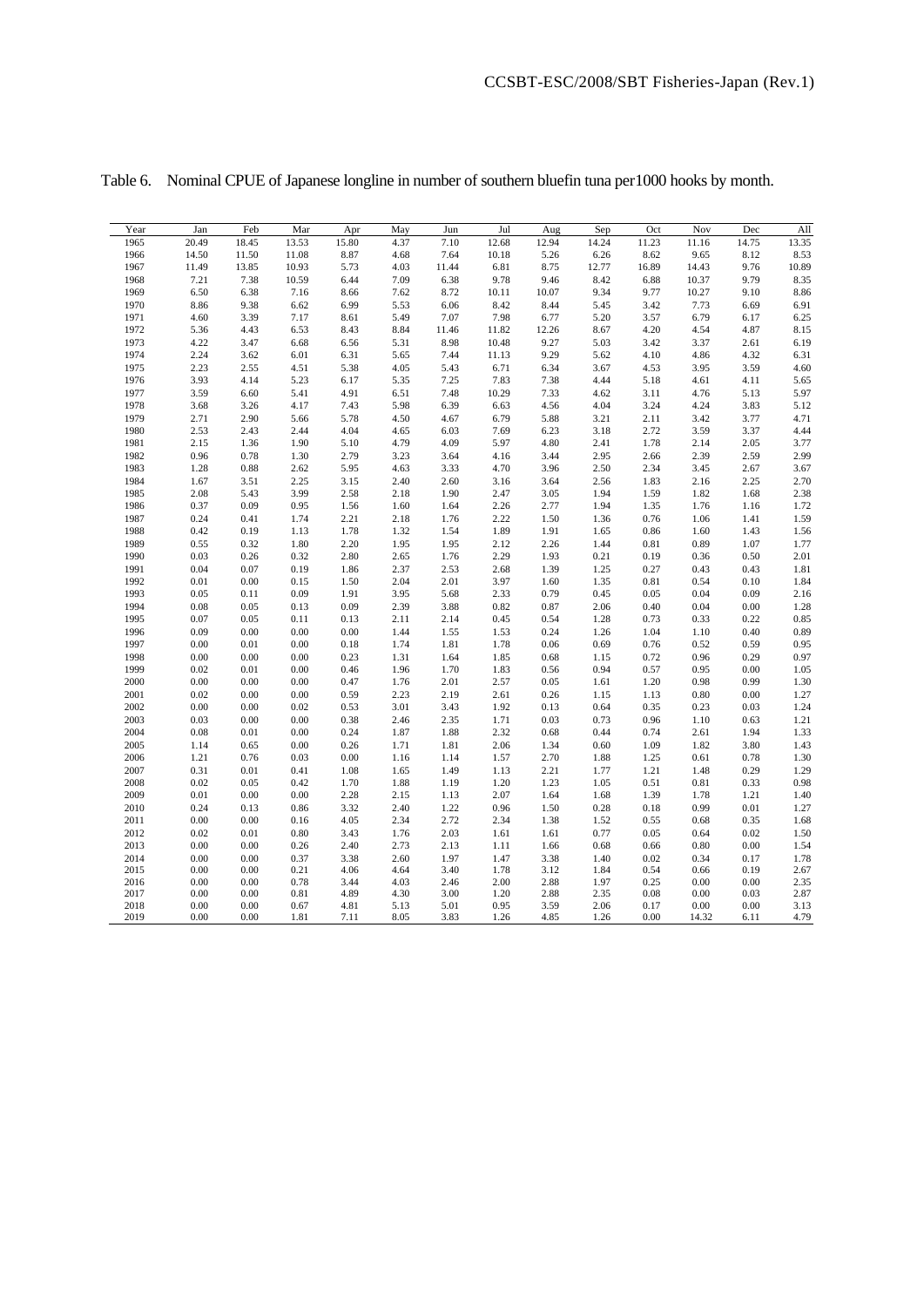

Fig. 1. Length frequency of southern bluefin tuna caught by Japanese longline by decade.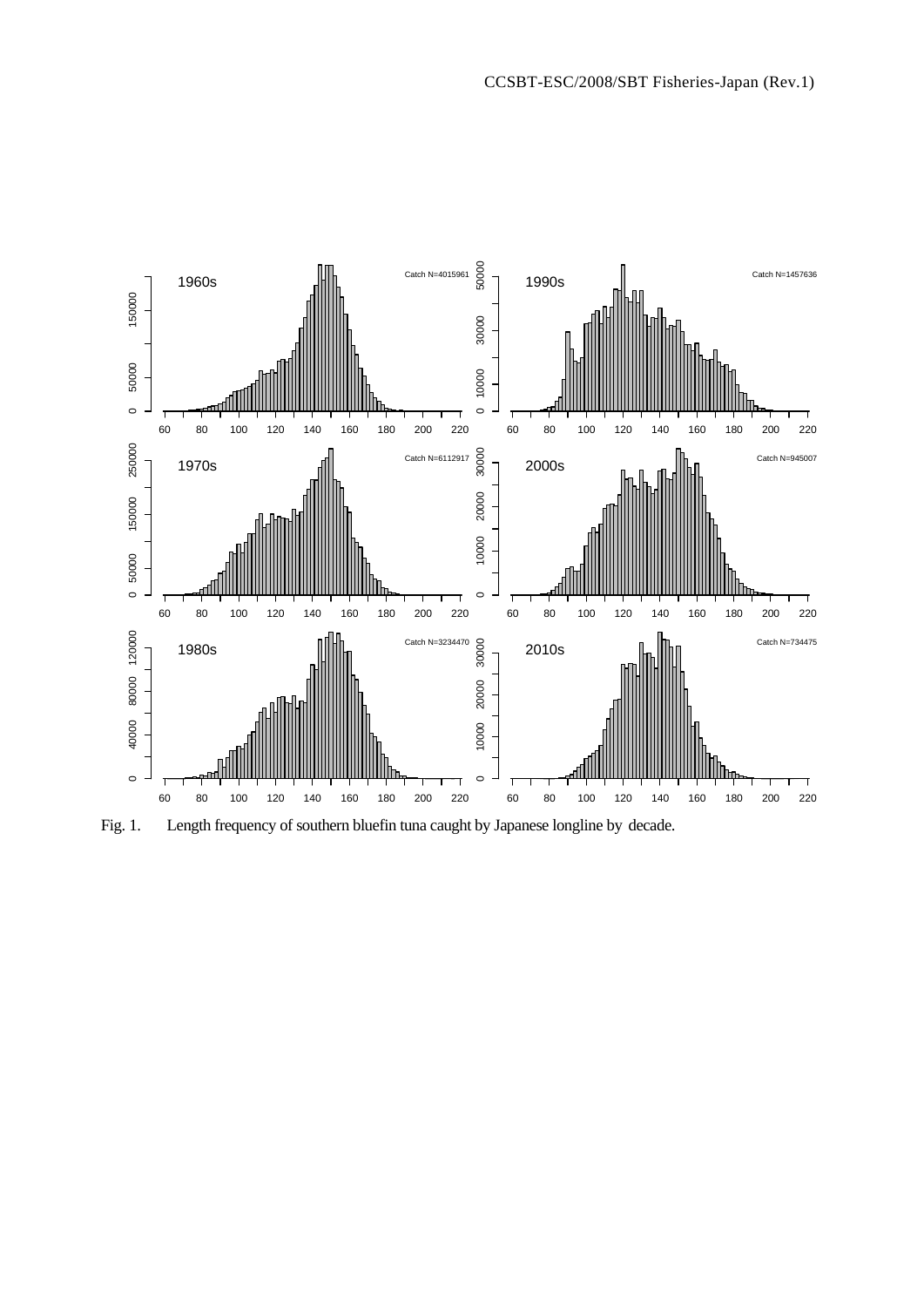

Fig. 2. Length frequency of southern bluefin tuna caught by Japanese longline in each of last five years.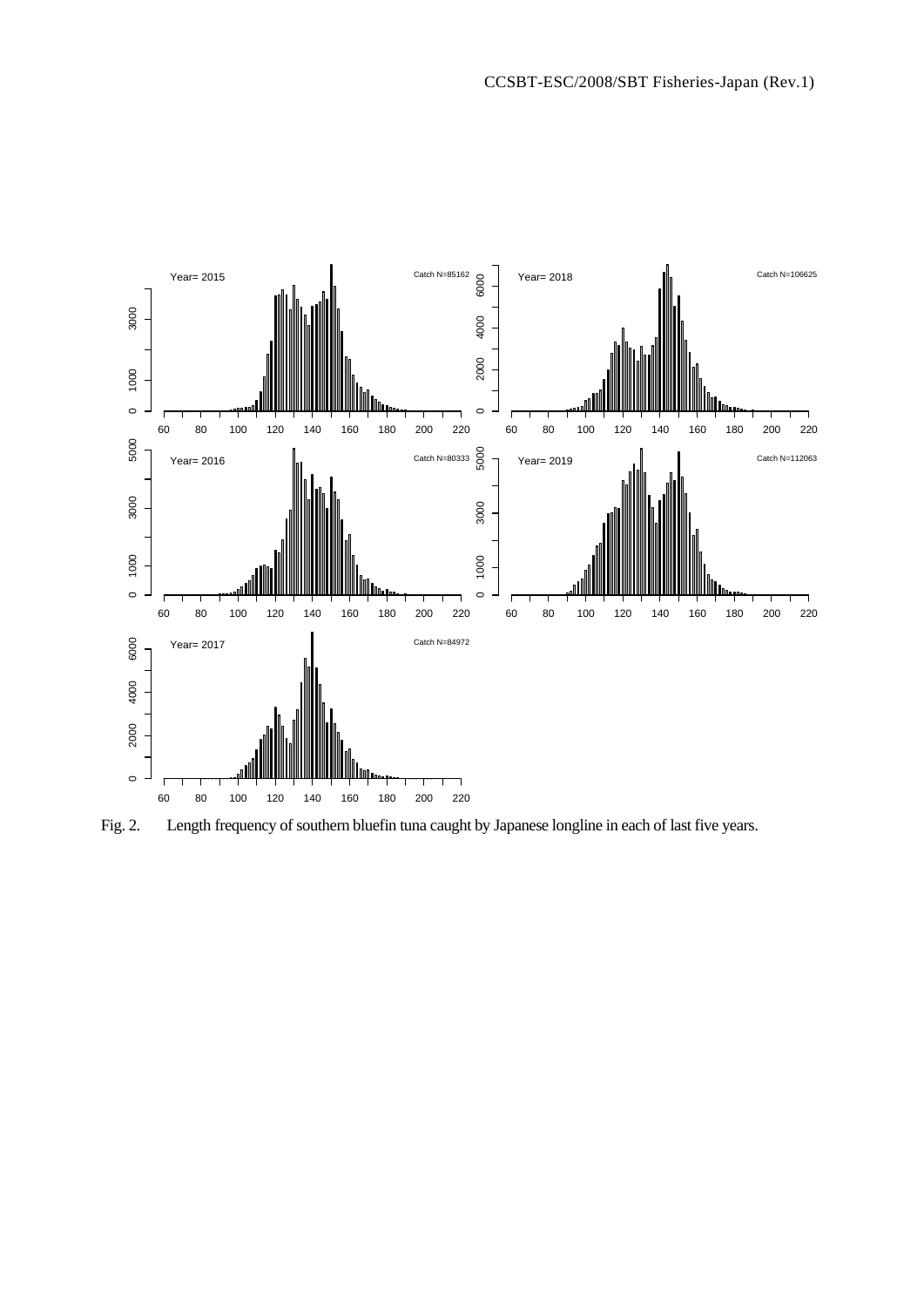

Fig. 3. Distribution of the numbers of hooks used (upper panel) and southern bluefin tuna caught (lower panel) by Japanese longline in all years since 1965.

Lines drawn are boundary of CCSBT statistical area.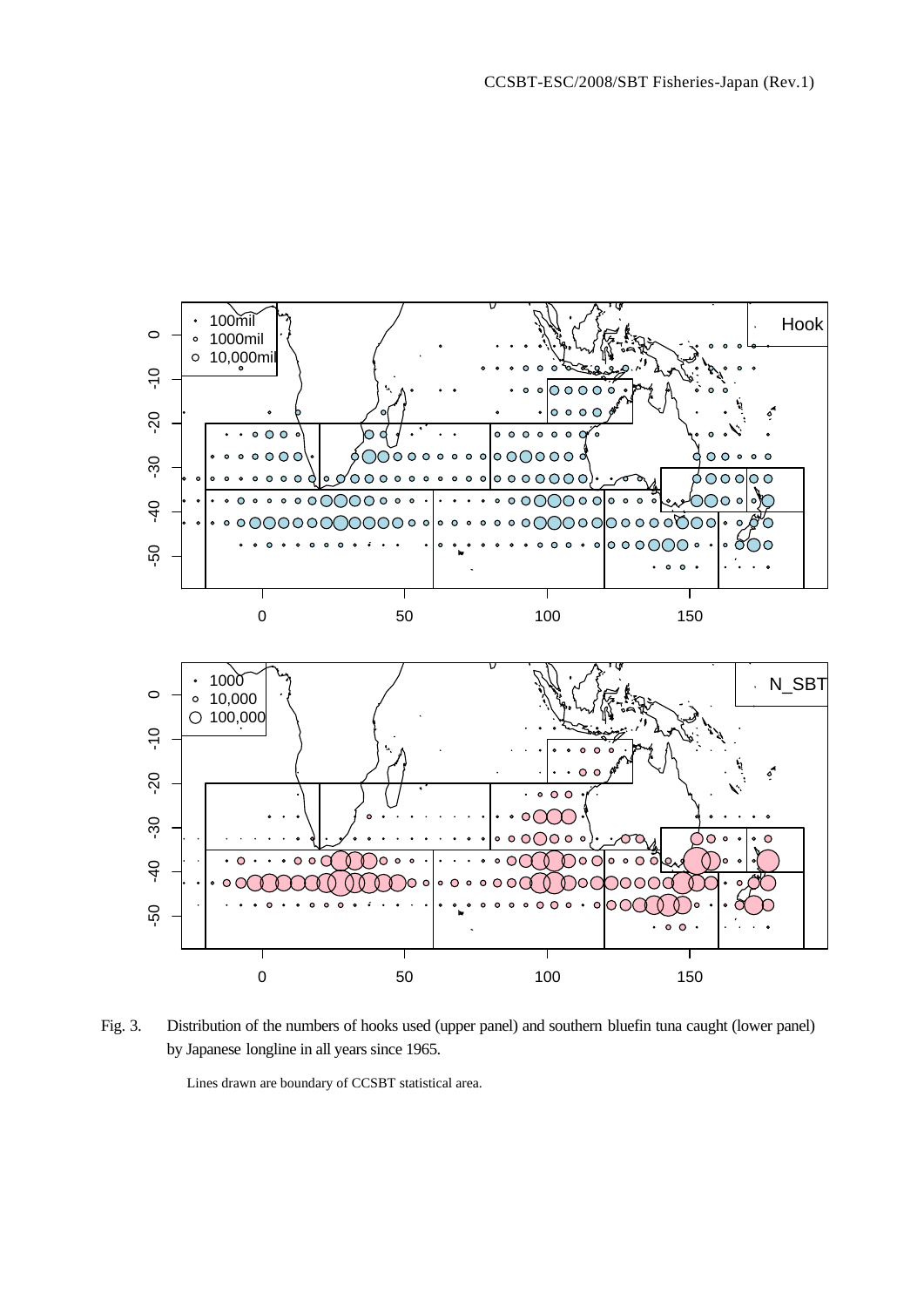

Fig. 4. Distribution of the number of hooks used for southern bluefin tuna by Japanese longline in each of last five years.

Lines drawn are boundary of CCSBT statistical area.